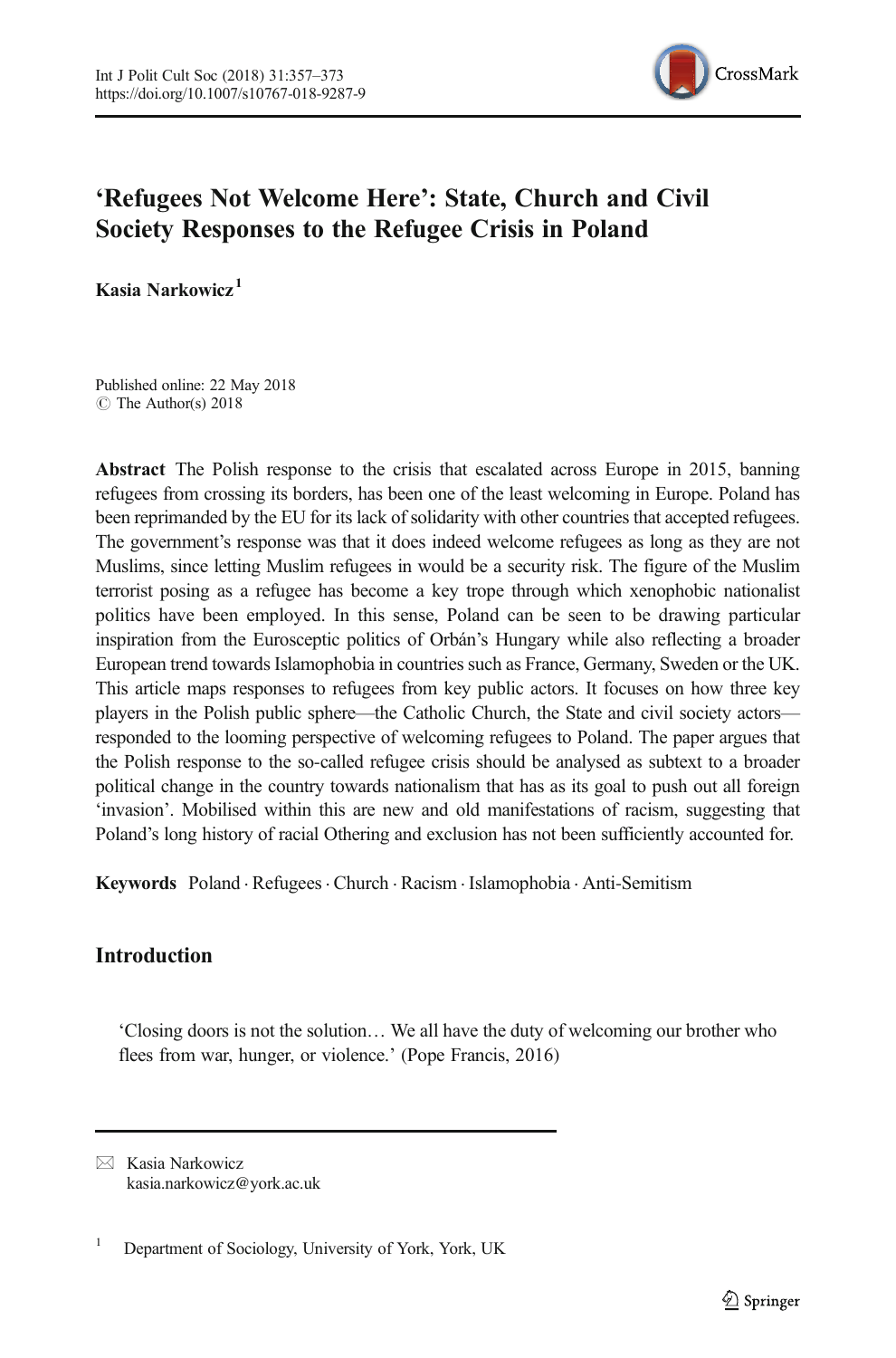'Our acts are primarily about Christian love… Gospel not the Quran!' (Jacek Międlar, far-right priest, 2015)

'I will be very clear. I do not see the possibility for migrants to come to Poland at this time.' (Beata Szydło, Prime Minister, 2016)

2015 was a significant year in Poland. The election of the right-wing political party Prawo i Sprawiedliwość [Law and Justice] at the height of the refugee crisis sent a strong message about the political direction in which the country was heading. The incoming Eurosceptic right-wing government promoting Catholic patriotic values became the latest addition to the populist current in the region, ideologically following in the footsteps of Orban's Hungary (Buckley and Foy [2016\)](#page-13-0). Hostility towards immigrants, particularly Muslims, was at the forefront of the 2015 political campaign in Poland. The intensification of xenophobic discourse in the country is being linked to the mainstreaming of ideas about the 'Islamisation' of Europe and, consequently, of Poland (Pędziwiatr [2017\)](#page-15-0). A key current within this is the role of the ongoing project of re-Christianisation of Poland, initially promoted by the late Polish Pope and now furthered by the current government in a more exclusive fundamentalist narrative that considers Muslims a threat to its vision of a Christian Poland. When quotas for accommodating refugees were proposed by the EU, the *Platforma Obywatelska* [Civic Platform party], then in power, agreed to receive migrants as part of the relocation scheme (Szczerbiak [2017](#page-16-0)). The Law and Justice party, then in opposition, gained support through its vehement opposition of the idea of EU quotas, suggesting that they undermined 'Poland's traditional values and national identity' (Szczerbiak [2017](#page-16-0), p. 1). When Law and Justice later came to power, it refused to accept the refugees allocated through this EU quota system. While the EU relocation scheme may be critically scrutinised for being potentially unfair on Eastern nations (Bovens and Bartsch [2015](#page-13-0)), its rejection by the Law and Justice party was only partially attributed to posing too high a burden on the country and predominantly dismissed due to it being perceived as an unwelcome imposition from abroad (Rp.pl [2017\)](#page-15-0) and a security risk (Cienski [2017\)](#page-14-0).

The imagined threat of a Muslim terrorist arriving from Syria disguised as a refugee has dominated public discourse on refugees in Poland. The populist narrative, promoted by the Law and Justice party, sees the EU as well as the refugees as invaders. The EU has been depicted by them as a hegemon forcefully trying to push refugees through Polish borders and the Muslim refugees as invaders determined to wipe out Poland's European (Christian) civilisation (Kotras [2016](#page-15-0)). The common narrative on the right warns against repeating the mistakes of Western nations by accepting refugees (Szczerbiak [2017\)](#page-16-0). However, in contrast to countries such as Germany or the UK, there are very few refugees that seem to want to come to Poland. In 2016, the numbers of applications for refugee status in Poland submitted by Syrians reached almost 300 people, double the numbers in the previous year. This is in stark contrast to the over 250,000 Syrian asylum applicants in Germany (Eurostat [2016](#page-14-0)). As such the threat of a 'Muslim invasion' is an imagined one that does not correspond to the Polish reality.

This paper argues that the Polish response to the so-called refugee crisis should be analysed as a subtext to the broader political changes in the country, whereby the figure of the Muslim terrorist disguised as a refugee has allowed the government to advance its nationalistic agenda aiming to exclude all that is considered 'foreign'. The aftermath of the refugee crisis showed a rise in xenophobic attitudes, including Islamophobia and anti-Semitism. Whilst this reflects an alarming escalation of hate in the country, an analysis of the events should take into consideration Poland's history of racial Othering and exclusion (Bilewicz and Krzeminski [2010\)](#page-13-0). The paper opens by looking back at the history of ethnic and religious diversity in Poland and its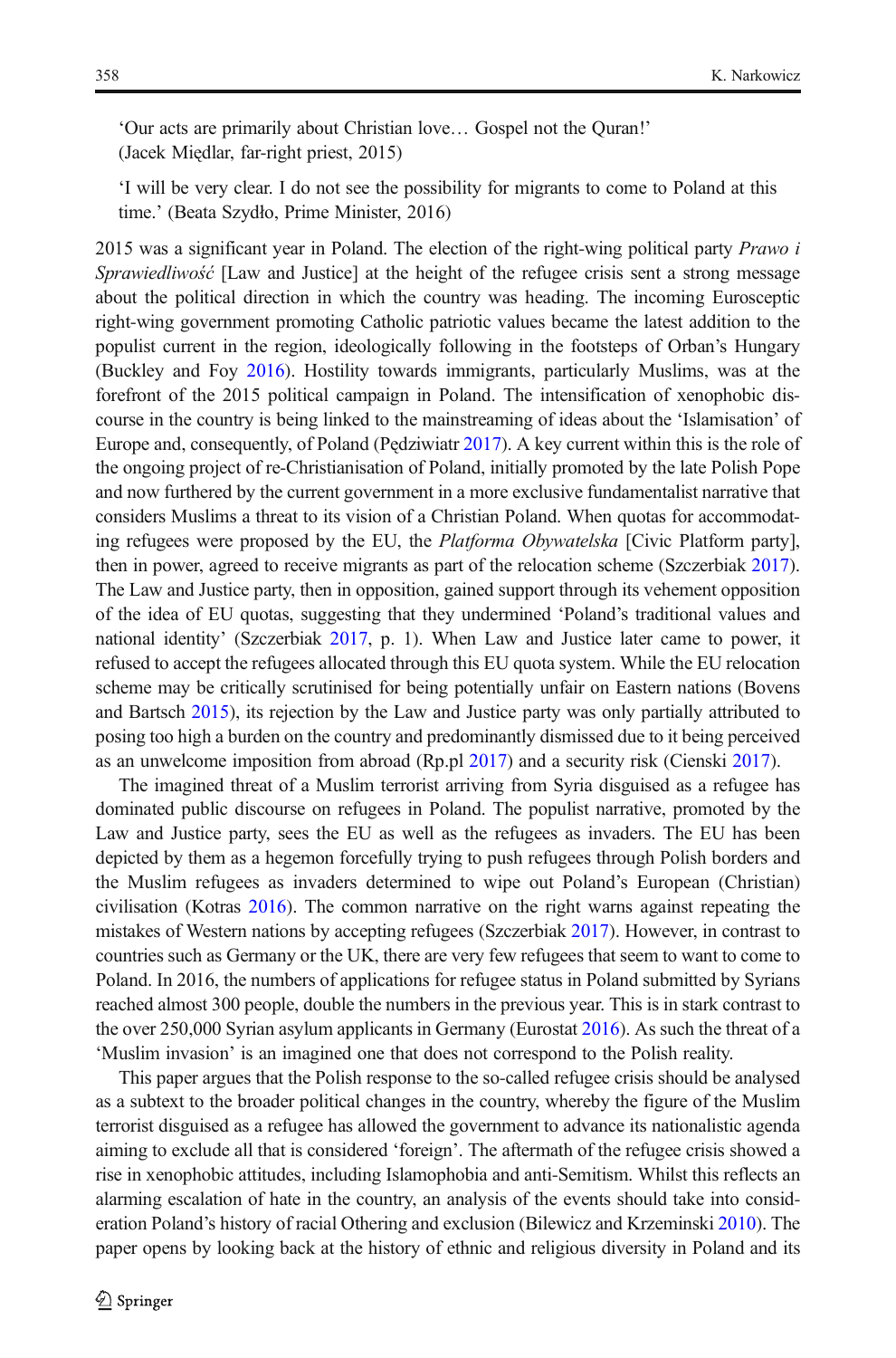gradual turn towards the exclusion of minorities. It then examines the differing responses to the refugee crisis of the Catholic Church, the State and civil society. It shows how the migration crisis has been used as a subtext to put forward a broader nationalistic agenda, one in which there is little space for any Otherness.

## A Diverse Past and the Gradual Turn Towards Exclusion

Although Poland is now one of the most religiously and ethnically homogenous countries in Europe with around 90% of the population declaring themselves as Catholics (GUS [2014](#page-14-0)), historically the country has been much more diverse, being home to a significant Jewish and Muslim community. In contrast to mobilisations against the presence of religious and ethnic minorities in recent Polish history, historically the region has been celebrated for its progressive attitudes towards minorities tracing back to the sixteenth century liberal rule of the Jagiełło dynasty (Antonowicz-Bauer [1984\)](#page-13-0). In pre-war Poland, over 30% of the population was comprised of ethnic minorities with significant numbers of Jews, Ukrainians, Armenians and Germans inhabiting what was then the Polish-Lithuanian Commonwealth and one of the most diverse countries in Europe (Davies [1981\)](#page-14-0).

## Polish Jews, Anti-Semitism and Emigration

The drastic change in the numbers of ethnic and religious minorities in the country can be partly explained by the shifting of the borders in Central and Eastern Europe and then by the World Wars, particularly the Second World War that greatly impacted Poland's Jewish population. However, Polish Jews began leaving Poland in large numbers before the First World War—between 1881 and 1914, over two million Jews emigrated from Poland, the majority (over 85%) to the USA and the rest to South America, Canada, Palestine and South Africa (Polin Museum [2016](#page-15-0)). These migrations reflected a worsening economic climate for the Jewish population in the country, coupled with an increased hostility towards the minority (Sroka [2010](#page-15-0)). In the second national census conducted after the First World War in 1931, the Jewish population in Poland was around 10% (GUS [1931\)](#page-14-0). For those Jews that survived World War II and stayed in Poland, life was difficult because of the continuing anti-Semitism that accompanied Communist rule (Bilewicz and Krzeminski [2010](#page-13-0); Bilewicz et al. [2013](#page-13-0)). The Communist authorities instructed all those Jews who emigrated, some to what was to become Israel and others to European countries where they had friends or relatives, to relinquish their Polish citizenship (Stola [2000\)](#page-16-0). According to Bilewicz and Krzeminski [\(2010\)](#page-13-0), the anti-Semitism without Jews in post-Communist Poland was correlated with increased levels of deprivation among Poles in the years of transition, during which the figure of the Jew became a scapegoat. Whilst attitudes towards Jews in Poland have recently improved (CBOS [2015](#page-14-0)), anti-semitic sentiments have certainly not been eliminated. With the improving attitude towards the Jews, the new folk devil in the Polish public imagination is the Muslim (Pędziwiatr [2010\)](#page-15-0).

#### Polish Muslims and Rise of Islamophobia

Similarly to Jews, Muslim minorities have lived in Poland for centuries. The first Muslim presence in what then was the Polish-Lithuanian state was of Tatar refugees in the fourteenth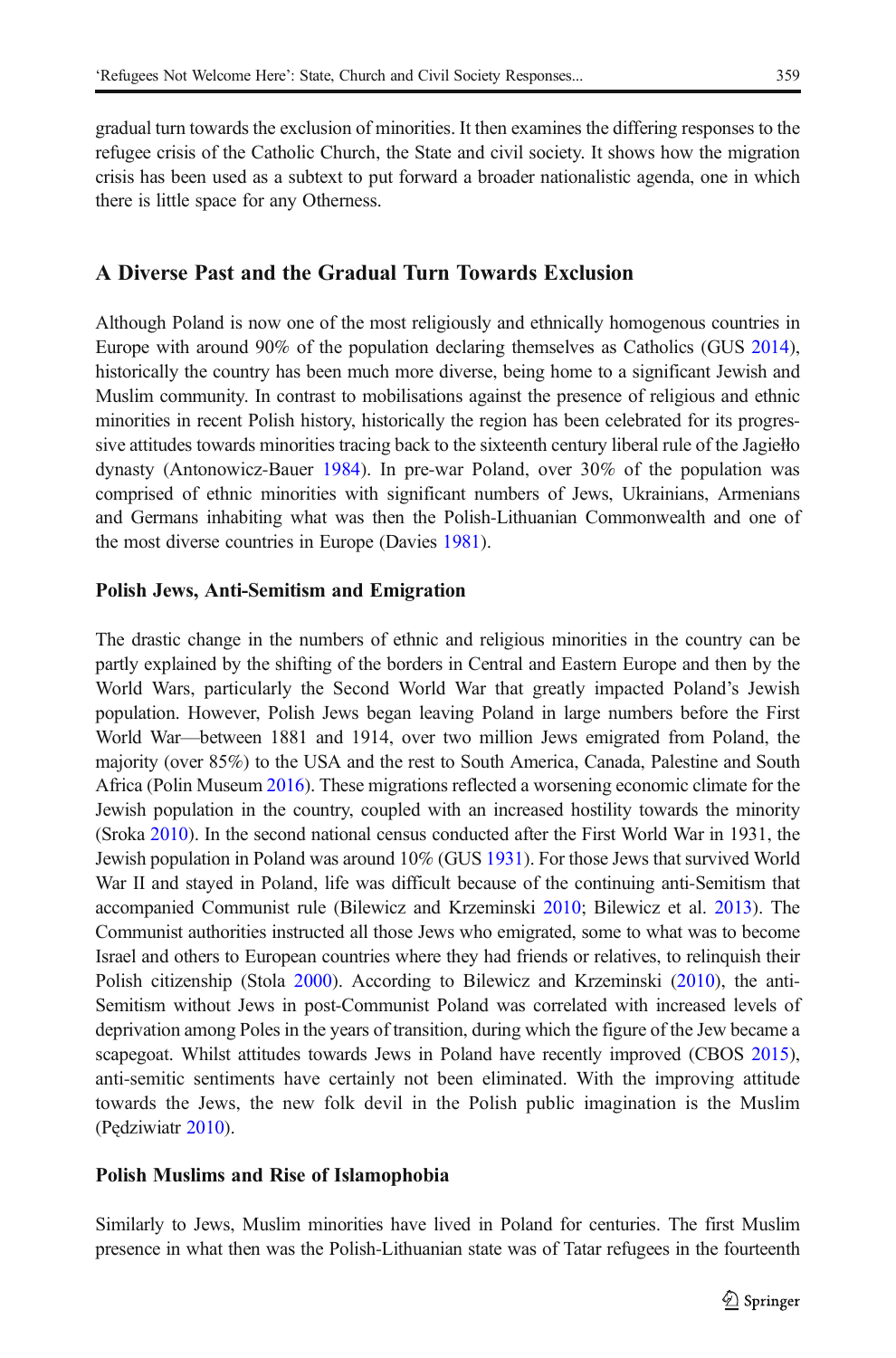century (Chazbijewicz et al. [1997\)](#page-14-0). Throughout the many years of Muslim presence in the region, there has been almost no recorded prejudice towards the community (Dziekan [2011](#page-14-0)). Prior to 2010, the discourse around Muslims as a 'threat' mainly focussed on reporting of events such as terrorist attacks in the USA and deaths of Polish soldiers during Western invasions of Iraq and Afghanistan (Pędziwiatr [2017](#page-15-0)). In 2010, the national debate around Muslims and Islam started shifting slowly when conflicts around the construction of two mosques in Warsaw erupted (Narkowicz and Pędziwiatr [2016](#page-15-0)). The mosque conflicts gave rise to a wave of unprecedented attacks on the few mosques that have served the Muslim communities in Poland for many years. In a sequence of unfortunate events, mosques across the country were targeted; the most prominent of these attacks was when a severed pig's head was thrown into the newly built Warsaw mosque shortly after its opening (Narkowicz [2014](#page-15-0)). This was also the first time during the country's long Islamic presence that the old Tartar mosques and their adjacent cemeteries have been vandalised, and the first time that there have been successful petitions against new mosque constructions. As these events unfolded, a simultaneous rise in physical and verbal attacks on minorities was also observed (Więcej [2016](#page-16-0)). This included people being beaten up, slapped in the face, spat at and sworn at in public spaces, and being asked to remove their headscarves at work (Nugdy Więcej [2016a](#page-15-0)). These tensions brewed in the public sphere, fuelled by the refugee crisis and the Polish elections of 2015, finally spilling over into the streets giving rise to significant public demonstrations against ethnic and religious Otherness, focusing on Muslim refugees. Poland's oldest anti-racist organisation Nigdy Więcej [Never Again] spoke of the 'biggest wave of hatred' in the country's recent history, reporting several incidents taking place every day (Nugdy Więcej [2017\)](#page-16-0).

While the violent actions were predominantly instigated by far-right actors, the underlying hostility was increasingly reflected in the wider population. Islamophobic discourse corresponded with a notable increase in hostility towards minorities among the general population (CBOS [2016\)](#page-14-0). Recent national and international surveys have consistently found that the majority of the Polish population hold negative attitudes towards Muslims (CBOS [2013](#page-14-0); Stefaniak [2015;](#page-16-0) Zick et al. [2011](#page-16-0)). Only 4% of Poles supported entry of refugees into their country in a scenario where the refugee would settle permanently in Poland, whilst a majority were either against welcoming refugees at all or agreed to accept them on a temporary basis only (CBOS [2016\)](#page-14-0). Often being found to be more hostile to minorities than citizens in other European countries, Poland is a good example of the phenomenon of 'Islamophobia without Muslims' or 'platonic Islamophobia' (Włoch [2009;](#page-16-0) Górak-Sosnowska [2006\)](#page-14-0) whereby the population has negative attitudes to the group despite there being almost no Muslim presence in the country. In a 2011 European survey, almost half of Poles were of the opinion that there are 'too many Muslims' in their country (Zick et al. [2011\)](#page-16-0). Despite an estimated Muslim population of only 35 thousand in a country of 38 million people, less than 0.1% of the population (Perils of Perception 2016), Polish citizens overestimated more than any other population in Europe the number of Muslims in their country, believing that Muslims make up 7% of their country's population (Narkowicz and Pędziwiatr [2017\)](#page-15-0). The hostile attitudes and exaggerated perception of the size of the Muslim minority may in part be explained by the disproportionately frequent and high-profile negative media reporting about Muslims and Islam.

#### Anti-refugee Attitudes

Anti-refugee narratives have been exacerbated by some media outlets, particularly on the right, frequently portraying Muslim refugees through orientalised images of a Muslim invasion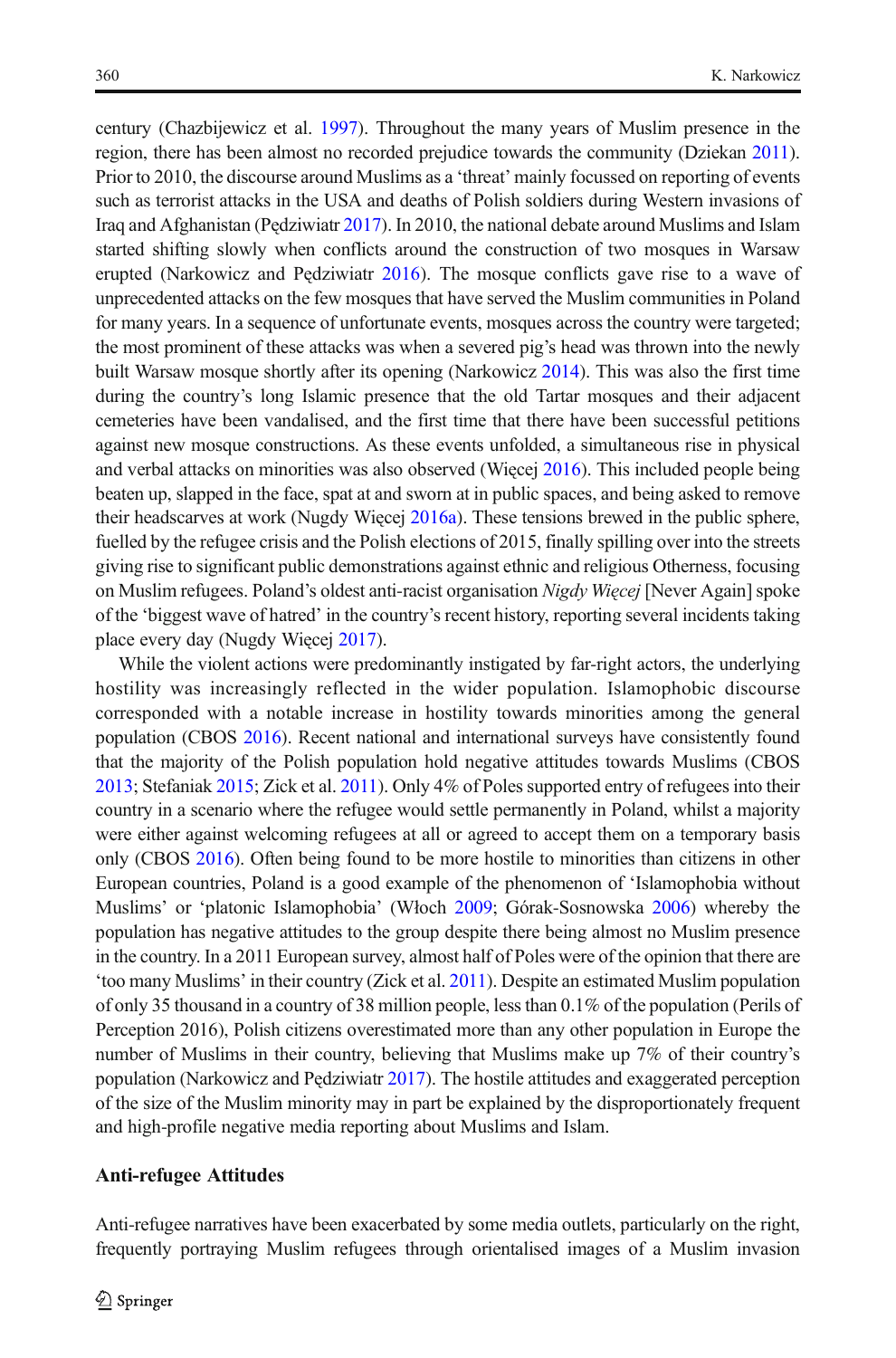(Kotras [2017](#page-15-0)). For example, at the height of the refugee crisis in 2015, right-wing magazines wSieci and DoRzeczy ran stories with headlines such as 'They are coming' and 'They are invaders not refugees' (Pędziwiatr [2017](#page-15-0)). Following sexual assaults that allegedly took place during New Year's Eve in several European cities, in February 2016, the government's rightwing vessel wSieci gained widespread attention across Europe when it ran with a story called 'Islamski Gwałt na Europe' [Islamic Rape of Europe] portraying a white woman who was screaming while brown hands were ripping apart an EU flag draped around her body (Narkowicz [2016a](#page-15-0)). This echoed narratives of a threat to white women posed by 'dangerous brown men' (Bhattacharyya [2008](#page-13-0)). Even the more balanced media outlets in Poland emphasised the Otherness of the refugees with covers that read 'What do we do when they come' (Kotras [2017](#page-15-0)). Following Stuart Hall [\(1997\)](#page-14-0), such practices of representation contribute to a production of knowledge about the Other, which reflect the rise in hostile public attitudes towards Muslims. Although these attitudes are unprecedented in Poland in relation to Muslims, they need to be analysed as a continuation of racial Othering that historically affected other groups, predominantly the Jews. Edward Said [\(1985\)](#page-15-0) has noted that Islamophobia and anti-Semitism, particularly in the Christian context, stem from the same source. Scholars of both anti-Semitism and Islamophobia have echoed Said and argued that these prejudices need to be understood together (Kalmar and Ramadan [2016\)](#page-14-0) not least because the anti-Muslim mobilisations of today frequently evoke anti-Semitism (Kalmar [2017](#page-14-0)), also in Poland. Therefore, this paper argues, the responses to the refugees should be analysed as part of a bigger process and—while significant in its own right—as also functioning as a subtext to a nationalistic Eurosceptic agenda. These discourses are encouraged by different actors across Polish society; right-wing Catholic media outlets, far-right groups, some priests as well as key politicians in both the ruling party and the opposition. The following section maps these different, and conflicting, responses to the refugees from the Catholic Church, the State and finally, from various civil society actors.

## Church Response

'Our country has many times served as refuge for those who had to flee from persecution (…) This hospitality should be upheld and nurtured as part of the Christian sensibility and national tradition' (Letter signed by various Churches in Poland, June 2016)

'I often hear that I am a fascist priest. Nonsense! (…) Our acts are primarily about Christian love. (…) We need bravery and courage… but not from Allah and leftists, but from Jesus Christ! Gospel not Quran!' (Jacek Międlar, Priest, anti-refugee march, October 2015)

Perhaps on opposite ends of the debate, the two quotes above show complex positions present within the Catholic Church with regard to refugees. The first quote reflects an official stance taken by the Catholic Church authorities in response to the refugee crisis, however one that has been questioned for its mere theoretical position that reflects little on actual attitudes and even less on the actions of the Polish Church. The second quote reflects the most radical far-right stance within the Church, expressed here by a priest who has since resigned his priesthood but maintains an active public life as an activist. This stark contrast between the official prorefugee Church narrative and the much more hostile voice of an individual priest sheds light on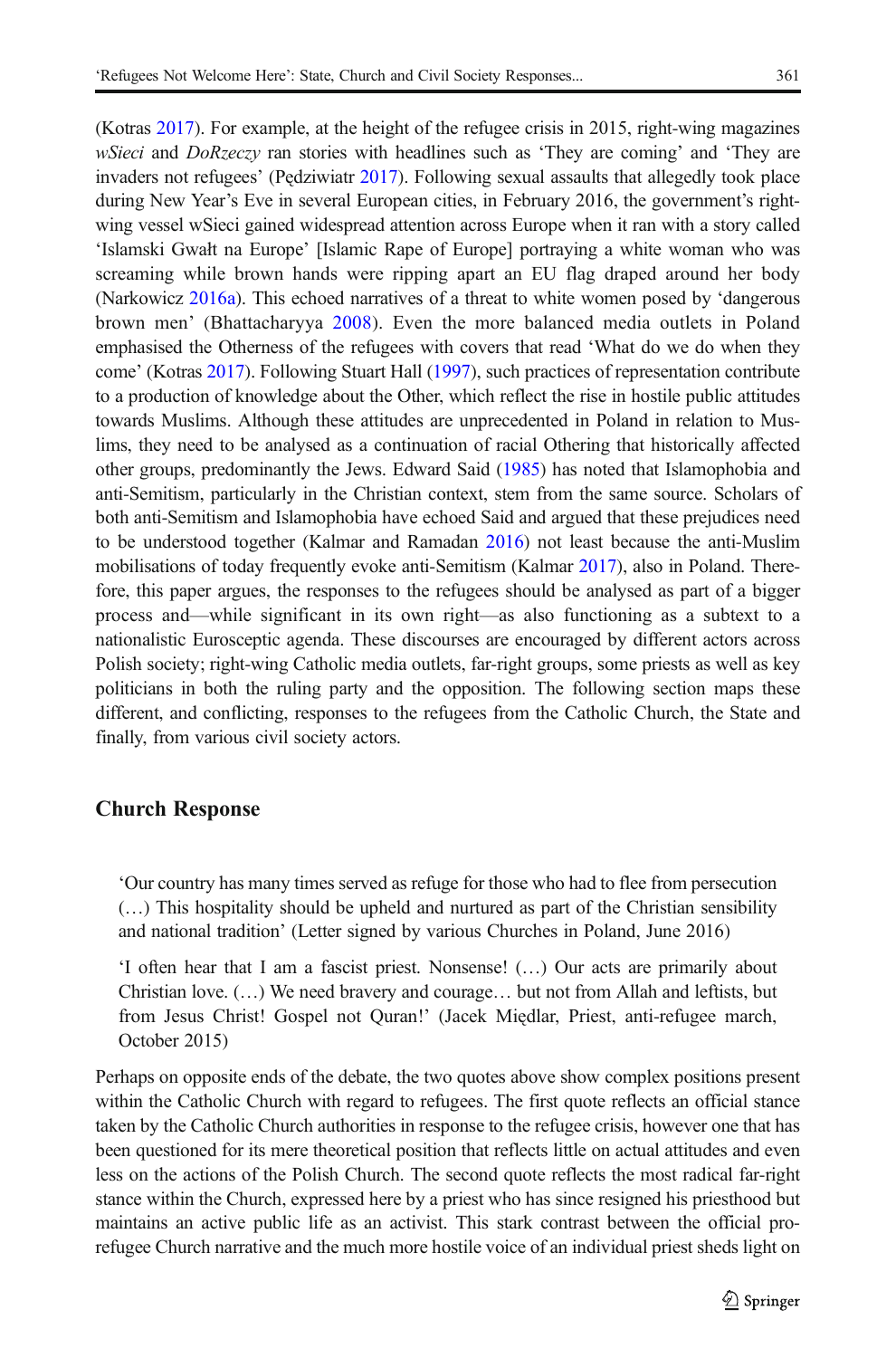a gap between the moral authority of the Church and the people within it, who seem more ideologically in line with the reactionary right-wing populist narrative espoused by the government (CBOS [2016](#page-14-0)).

#### A Divided Church

There are two key movements within the Polish Catholic Church: a smaller progressive movement of 'Open Catholicism' and the much bigger traditionalist wing. The first group comprises a minority within Polish Catholicism, yet one that has a long and respected legacy in Polish politics. It has historically engaged in critical debates with the secular left and still contributes to the public sphere through magazines such as Znak, Tygodnik Powszechny and Więź that resist a reactionary Catholicism in Poland (Romanowski [2012](#page-15-0)). While 'Open Catholicism' has historically attracted many figures from within the Catholic intelligentsia and beyond including former Pope John Paul II, priest Józef Tischner and Cardinal Stefan Wyszyński, it also has been critiqued as too liberal by sections of the Polish Catholic Church. For example, the priest and editor-in-chief of Tygodnik Powszechny Adam Boniecki was banned from public expression outside of the platform of his Catholic magazine because he engaged in a debate with an artist who burned a Bible on stage. Another prominent example is of priest Lemański, who was suspended from the priesthood after he frequently critiqued the Catholic Church for how it addressed issues like the sexual abuse of children and the persecution of Jews in Poland. He was eventually suspended for failure to comply with the teachings of the Church (Gąsior [2012\)](#page-14-0). Disciplining actions by the Church hierarchy are also extended towards those within 'closed Catholicism', however seemingly more reluctantly.

This second group, often referred to as 'Closed Catholicism', is the much larger and more influential movement of reactionary traditionalist right-wing Catholicism that has more in common with the current government. It is predominantly embodied by the popular Catholic radio station Radio Maryja, created by Tadeusz Rydzyk, a priest and businessman who runs a media conglomerate that include newspaper Nasz Dziennik and television station TRWAM. They propagate a conservative form of religious nationalism with Radio Maryja airing daily prayers as well as shows that have been accused of political propaganda, anti-Semitism and racism (CBOS [2011\)](#page-14-0). Priest Rydzyk, a figure hated by many, has also been accused of propagating racism. In 2009 during a religious conference in Brazil, priest Rydzyk ridiculed a black priest saying that he has not 'washed' (Fakt.pl [2009\)](#page-14-0). He critiqued the investment made to build Polin—the museum of Polish Jews—while not investing in 'Polish history', thereby suggesting that he did not view the long history of Jewish presence and its persecutions as part of Polish history (Tvn24.pl [2007](#page-16-0)). The media outlets support the right-wing government, helping it to advance a religiously based national ideology that attract many, not least the attention of media and scholarship (Krzemiński [2017,](#page-15-0) Pędziwiatr [2010,](#page-15-0) Wysocka [2008](#page-16-0)). The Polish statistical institute estimated that in 2008 between 2 and 4% of the Polish population listened to Radio Maryja and in 2011, the number had shot up to 15% (CBOS [2011\)](#page-14-0). The listeners are often ridiculed and presented in the mainstream as stupid, sad and backwards. Scholars have suggested that dismissing a largely disadvantaged portion of the Polish population might have contributed to the steady growth of populism in the country (Krzemiński [2017](#page-15-0)).

These abovementioned divisions within the Church are significant in understanding the Church's position on refugees, as clergy are divided between those urging the Polish Catholic Church to follow the instructions of their Pope and those that align themselves with the rightwing government's rhetoric around Muslim refugees, invasion and fear of terrorism.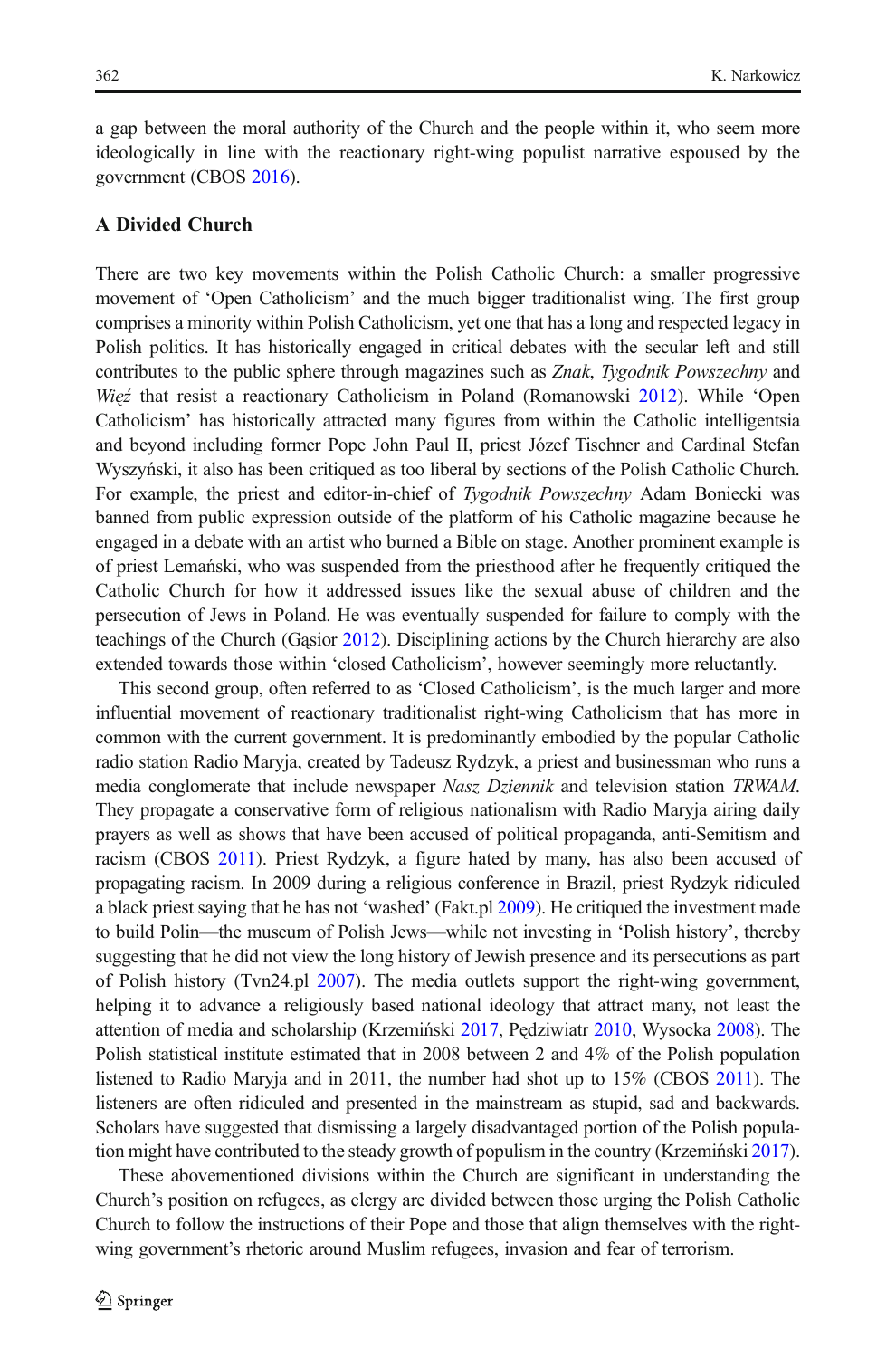### Pro-refugee Church

Since the refugee crisis unfolded in 2015, the highest authority in the Catholic Church has consistently engaged with the issue, urging Catholic dioceses to welcome refugees:

'It is a commitment that involves everyone, without exception. Dioceses, parishes, institutes of consecrated life, associations and movements, as individual Christians we are called to welcome the brothers and sisters fleeing war, famine, violence and inhumane living conditions.' (Pope Francis 2016)

The Pope's actions in regard to the refugees contrast starkly with the policies of the Polish government. Only a few months after the Polish government decided to close its borders, the Pope spoke about accepting refugees. The Pope's stance gained added significance as his speech was held in Poland, during his visit to Kraków for the World Youth Day during the summer of 2016 (Allen [2016\)](#page-13-0):

'Today the war in Syria has caused pain and suffering for so many people… We have no desire to conquer hatred with more hatred, violence with more violence, terror with more terror… Life nowadays tells us that it is much easier to concentrate on what divides us, what keeps us apart. People try to make us believe that being closed in on ourselves is the best way to keep safe from harm. Today, we adults need you to teach us how to live in diversity, in dialogue, to experience multiculturalism not as a threat but an opportunity. Have the courage to teach us that it is easier to build bridges than walls!' (Pope Francis, 2016)

The reactions within the Polish Catholic Church to Pope Francis' position on refugees varied significantly. The Polish Episcopal Conference, which responded officially to the Pope's appeal, wrote that the Catholic Church in Poland 'will do everything within her power to assist refugees'. But it also said that the Church cannot act alone and that the main responsi-bility rests on the secular authorities (TvpInfo [2015](#page-16-0)). Bishop Krzysztof Zadarko, who is the Church's chairman for matters relating to migration, has said that the Church is 'unequivocal' in relation to refugees, as it is guided by the Gospel that encourages assistance to those in need. Recognising the criticism of the Pope's stance on refugees, Zadarko emphasised the importance of the Pope's authority that many undermined:

'There is a wave of hatred streaming through the internet. The Pope is accused of betraying the Church, for extending a helping hand not towards Christians but Muslims. I trust the Pope. He extends help to those who are in an absolutely hopeless situation' (Bishop Zadarko, 2017)

In Poland, words of the Pope have been historically of great significance. John Paul II, who was Polish, occupied a significant place in the public consciousness of many Poles. And while Pope Francis is still considered a moral authority for the majority of the population (CBOS [2014\)](#page-14-0), his message has not been embraced by all Catholics. Rather the stated support seems superficial, even among the clergy, and does not translate into action. A recent study conducted in Polish seminaries reflected what seems to be a wider trend of agreeing with the teachings of the Pope in theory yet not supporting the teachings' practical implications, especially in the context of welcoming refugees (Pędziwiatr [2018](#page-15-0)). Most of the future priests interviewed by Pędziwiatr preferred to accept Christian refugees rather than Muslims, a view in line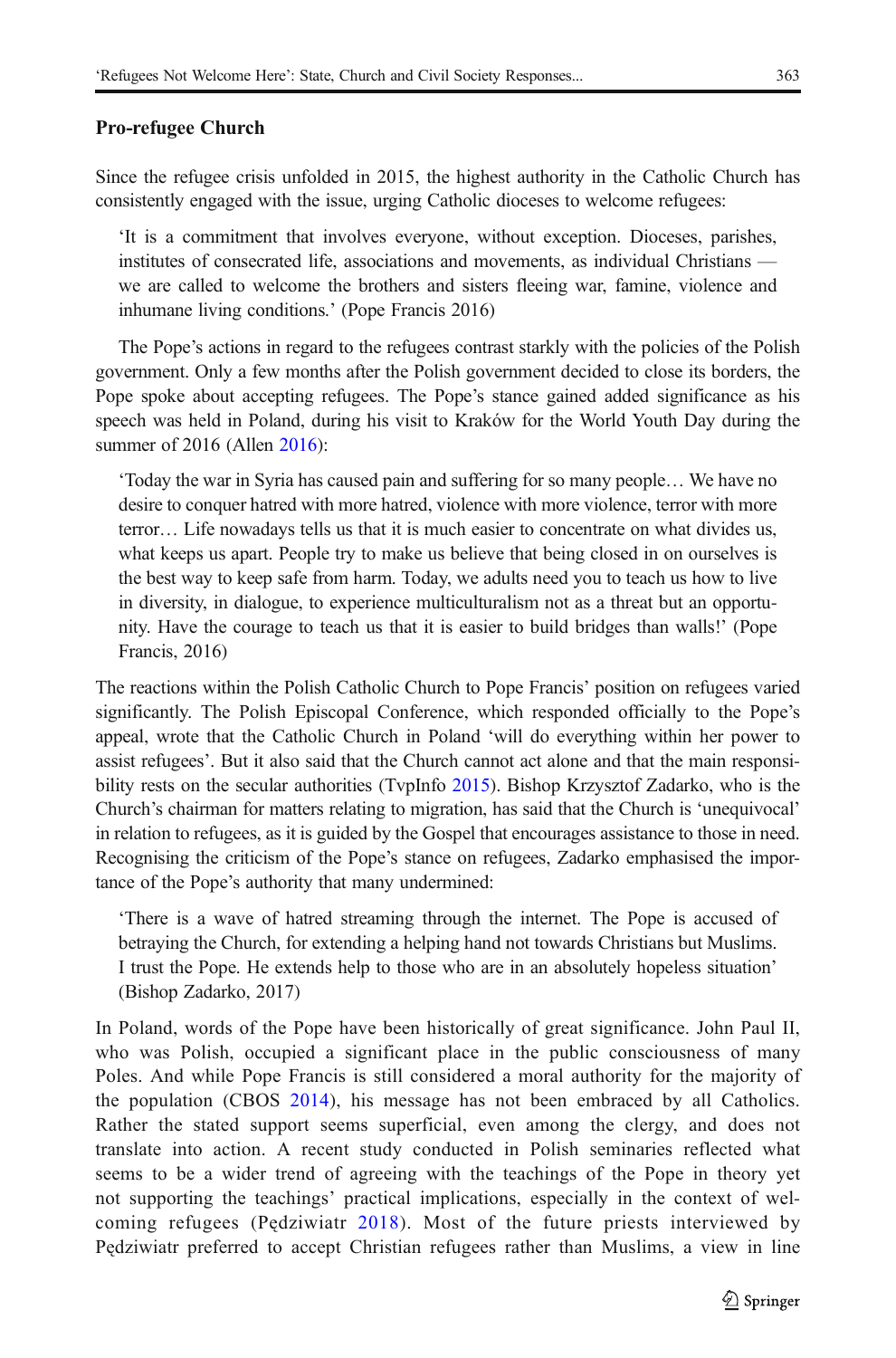with both the current right-wing government and the general Polish public opinion, but not the Pope (Pędziwiatr [2018\)](#page-15-0).

#### Anti-refugee Church

The Pope's position on refugees, while repeated by many Church hierarchs, was overshadowed by the more reactionary nationalistic response. Public figures that identify with right-wing Catholicism, in line with the ruling PiS party, have commented on Pope Francis's pro-refugee stance and gestures as being 'wrong', showing 'signs of docility' and having potential effects for the security of the country (Pch24.pl [2015](#page-15-0)). In one example, a member of the nationalist group ONR that identifies as Catholic published a photo of the Pope with a beard calling him 'Imam Bergoglio' because of his open attitude towards refugees (Stop Nacionalizmowi [2017\)](#page-16-0).

Perhaps the most virulent and public critic of Islam and Muslims within the Catholic Church is a now former priest named Jacek Międlar, who until his resignation in 2016, delivered controversial sermons in churches that attracted large crowds of sympathisers (Gajek [2015\)](#page-14-0). Hailed as the new face of Polish nationalism, he represents the most radical position within the Church, in line with far-right nationalistic sentiments (McLean [2015](#page-15-0)). During a speech at the 2015 March of Independence, an annual nationalistic event, Międlar spoke about the Catholic identity of Poland and the importance of nationalism against 'leftist' influences. Specifically targeting Muslims, he said that Poland needs to defend itself against Islamic fundamentalism (Międlar [2015](#page-15-0)). While still a priest, Międlar organised a sermon in the city of Białystok to celebrate the anniversary of the birth of the radical nationalist camp ONR. After the sermon, the group held a march in the city that led to the city authorities urging all foreign students to stay inside their homes. During the march, activists shouted 'We don't want Islam, terrorists or Muslims /…/ and Zionists will hang from trees' (Więcej [2016](#page-16-0)). The Church authorities apologised for hosting the far-right organisation and distanced themselves from priest Międlar, condemning the usage of the Church as a space for a nationalist far-right gathering. The officials said that the institution does not support nationalism and that the Church space should be used for 'preaching love to everyone' (Dziennik.pl [2016](#page-14-0)). Yet, when the self-proclaimed nationalist, anti-Semite, racist and homophobe priest initially started preaching from the pulpit, the Church was silent. One of the critiques of the Church in relation to the way it reacted to Międlar stressed a pattern where the Church hierarchy ignored the teachings of the Pope:

'As usual in the situation, where there is need for Christian courage and decency, they [Church] are silent. (…) The silence of the hierarchy towards the actions of priest Międlar, who is destroying the legacy of John Paul II is an accurate portrayal of the attitude of the Church authority towards the teachings of the Polish Pope'. (Makowski [2016:](#page-15-0)1)

The case of the far-right priest, his popularity and the way in which different figures within the Church responded to him, by either facilitating a space for him or by condemning and excluding him, reflects deeper tensions within the Polish Catholic Church. While it is Międlar who has received most attention and attracted crowds of sympathisers, there have been several other individual priests who have espoused similar views. For example, a priest wrote on his Facebook page that the 'Quran should be burned' and that any comparison of the Quran with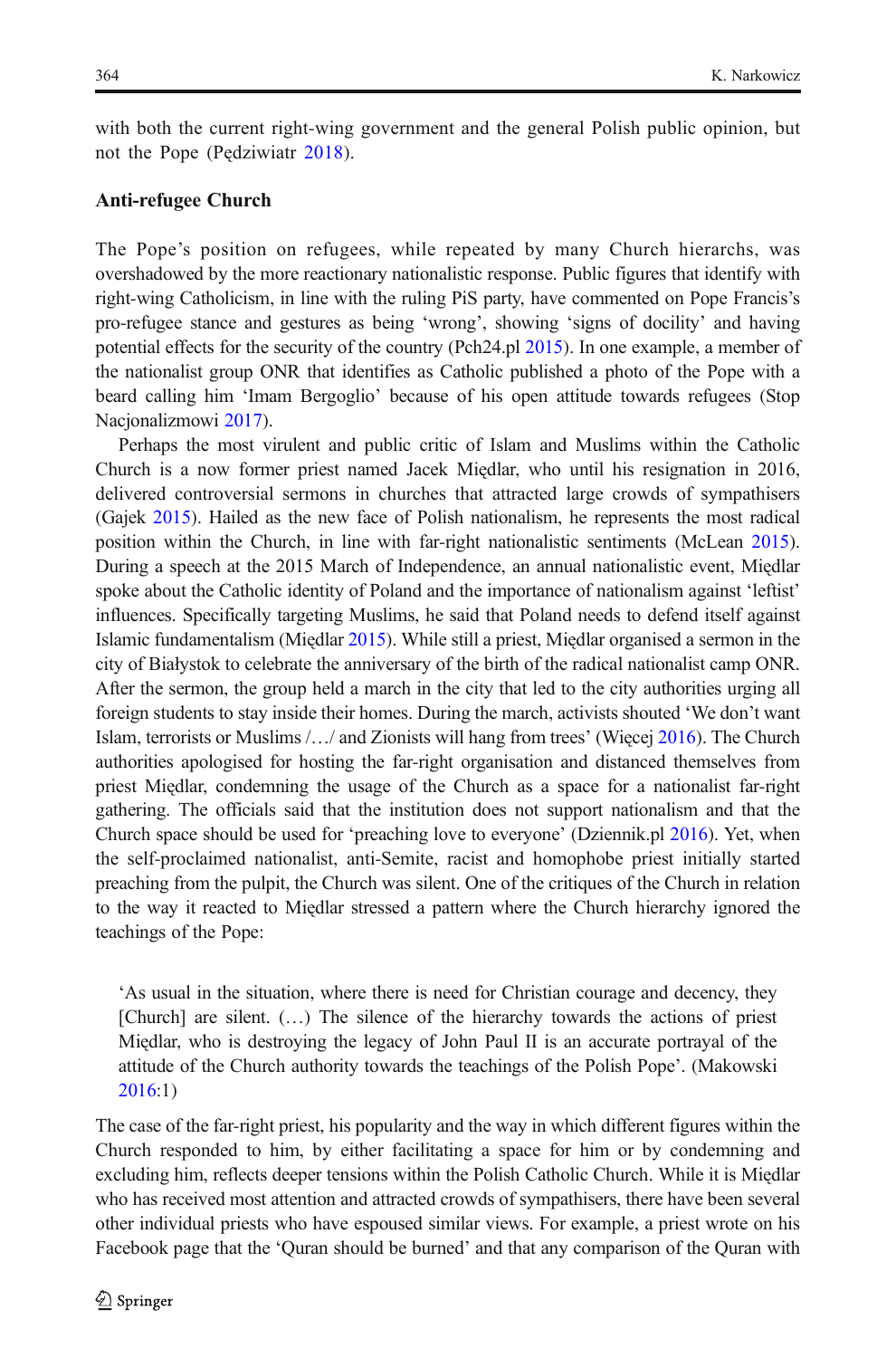the Bible is 'blasphemy' (Więcej [2016,](#page-16-0) p. 8). One priest in Białystok said of the far-right ONR group that 'patriotism is the love of all that is good and serves the wellbeing of the nation. ONR is a patriotic organisation' (Chołodowski [2016](#page-14-0), p. 1).

## Political Church

These events shed light on tensions within the Church and the extent of its willingness to distance itself from right-wing Catholic nationalism. Since the elections in 2015, more emphasis has been put on stressing a national Catholic identity in Poland promoted by the newly established right-wing government. This poses a challenge for the Church in Poland because the government, while preaching against refugees, also empowers the Church. Since most of those who are practicing Catholics currently also support the ruling Law and Justice Party (CBOS [2017](#page-14-0)), the Church has faced increasing pressure to better connect with its dwindling congregation and a way to ensure the Church is on par with its predominantly right-wing congregation is to maintain a close relationship with the government. While the Polish Catholic Church has always been a political Church, it has not always been on the side of the ruling power.

The Church has historically played a central political role in Poland, perhaps most prominently in the struggle for democratic rule in Poland during the Communist years. Solidarność [Solidarity Movement] had close ties to the Catholic Church throughout their struggle in opposition (Chełstowska [2008\)](#page-14-0), and as such, the victory of Solidarność and democracy was also a victory for the Church. The Church's involvement in the transition from Communism to democracy was not regarded as a 'meddling' into politics (Kozłowska [2012](#page-15-0)); rather, the Church's active role in the shaping of Poland's new political agenda was understood as a continuation of its role in opposition to Communism (Chełstowska [2008](#page-14-0)). Since then, the Church has taken an active role in influencing the political agenda, though less with regard to human rights and democracy and more in relation to sexual politics, such as abortion, which has been heavily criticised by the feminist movement (Graff [2003\)](#page-14-0). The Church's ability to influence the country's politics has strengthened with the election of the right-wing Law and Justice [PiS] in 2015. The ruling party established a closer relationship with the Church, in turn enabling the Church to gain political support behind some of its national priorities, such as banning abortion, which has been at the forefront of the Church's agenda since the fall of Communism (Fuszara [1993\)](#page-14-0).

#### State Response

'I will be very clear. I don't see the possibility for migrants to come to Poland at this time' (2016, Beata Szydło, Prime Minister)

'Don't let anyone tell you that reluctance to refugees is a bad thing' (Official ruling party Twitter account, 2017)

The election of the populist right-wing Law and Justice party in 2015 was of crucial importance to Poland's political response to the refugee crisis. The elections saw the change in power from Platforma Obywatelska [Civic platform] party to Prawo i Sprawiedliwość (Law and justice) party, reflecting a political shift from centre and conservative liberalism to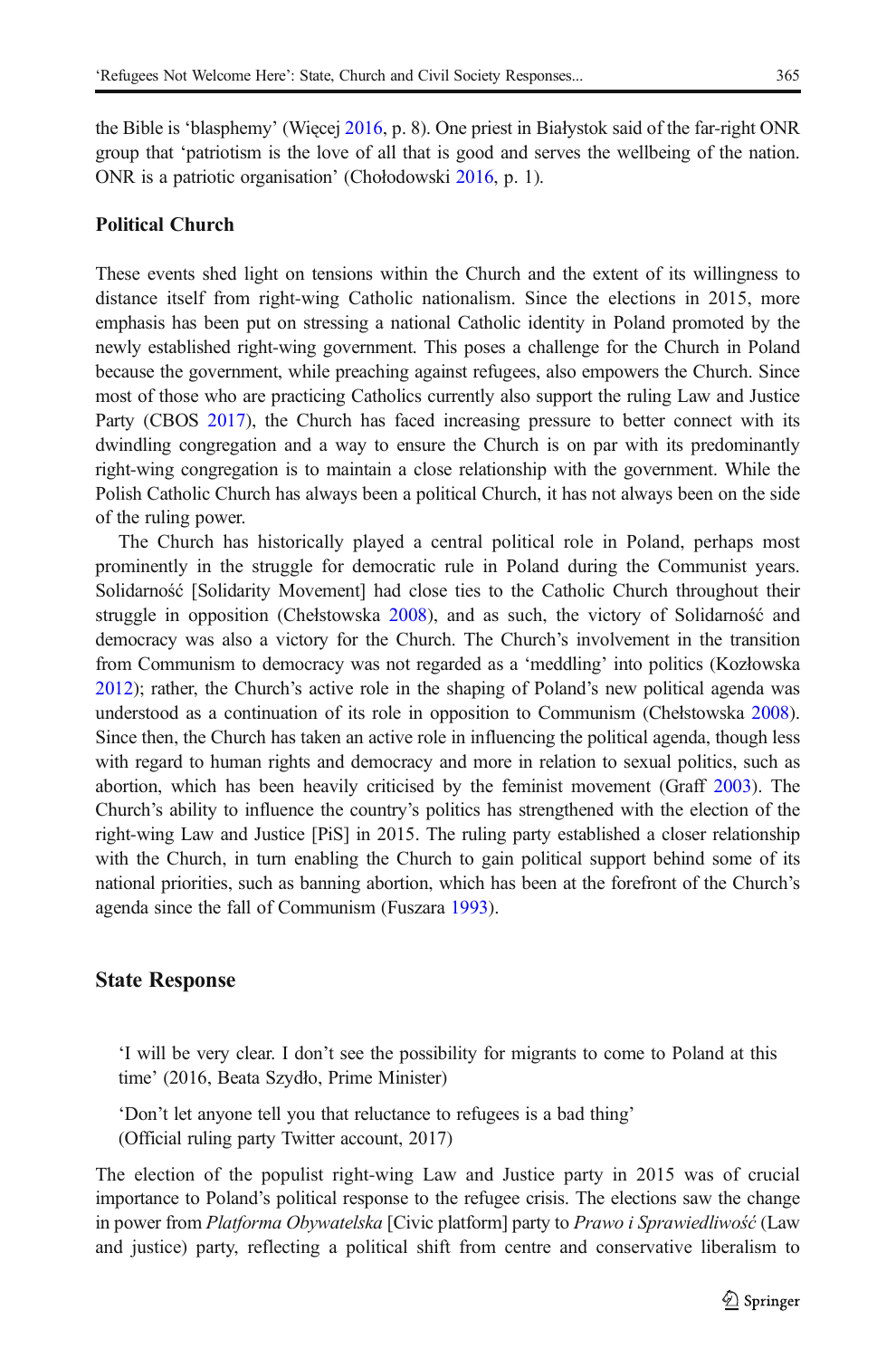conservative right-wing policies and, consequently, a change in approach towards refugees. Prior to the 2015 national elections, Poland's government pledged to accept 7000 refugees. This was part of the European relocation plan, which Poland initially agreed to but later retracted (Szczerbiak [2017\)](#page-16-0).

#### Refugees in the 2015 Elections

Ahead of the 2015 elections, the Polish political debate was heavily influenced by rhetoric around the refugee crisis and consequently about Muslims and Islam. During the election campaign, all political parties talked about refugees, often instrumentalising the war in Syria for political gain. The party most recently in power, *Platforma Obywatelska* [Civic Platform], said that there would be tough negotiations with Europe regarding how many refugees to accept, Prawo i Sprawiedliwość (PiS) spoke about keeping Poland secure and used terrorism threats as justification for not welcoming refugees. A liberal party, Razem [Together], spoke about the responsibility to accept refugees and was as such more in line with Catholic teachings than the PiS party that identifies as a Catholic party. Kukiz'15, a right-wing political movement formed prior to the elections, warned that refugees are, in fact, terrorists. Korwin-Mikke, a radical-right politician and controversial EU parliamentarian that leads his own political party KORWiN, resisted what he saw as the West trying to push migrants into Poland, a sentiment that has been echoing in the political mainstream since the 2015 elections.

After the election victory of the right-wing Law and Justice party, a number of changes were introduced that indicated the direction in which the new government was heading in regard to ethnic and religious minorities. In 2016, when hate crimes against minorities were on the rise (Bujalski [2016](#page-14-0)), the Law and Justice resolved the Council Against Racial Discrimination and Xenophobia—the only government body that was working on tackling racial discrimination (Narkowicz [2016a](#page-15-0), [b\)](#page-15-0). While the government started dismantling such support services for ethnic and religious minorities, it simultaneously started empowering the far-right civil society, thereby legitimating their presence in the public sphere. In one example, the government cut out sections on far-right ideology from educational material on hate crimes aimed at police forces (Pedziwiatr [2017\)](#page-15-0).

#### Racialising Refugees

Poland's new Prime Minister Beata Szydło declared that Poland would not receive any migrants (Newsweek.pl [2016\)](#page-15-0). The decision was taken shortly after the 2016 Brussels terrorist attacks and the justification was the fear of a similar threat if Muslims were to come to Poland. The security arguments were frequently weaved in with more openly racialised comments about refugees. In what was hailed a controversial statement reminiscent of Nazi rhetoric, the leader of the Law and Justice party Jarosław Kaczyński said that refugees could bring in parasites to Poland (Rettman [2015](#page-15-0)). Although more prominent on the right, politicians within the liberal mainstream political party also expressed racist and Islamophobic views in the height of the crisis. One such candidate, Katarzyna Bielańska from the Platforma Obywatelska [Civic Platform]—in power between 2007 to 2015—ran a campaign that caused a public outcry. Her election poster compared people of colour to a burger bun and read 'Yes to black burgers, no to refugees.' (KrkNews [2015\)](#page-15-0). Challenged by colleagues in her own, centre-liberal party, she responded that her campaign was not racist, yet admitted that the colour of the burger bun in her campaign did reflect the skin colour of refugees: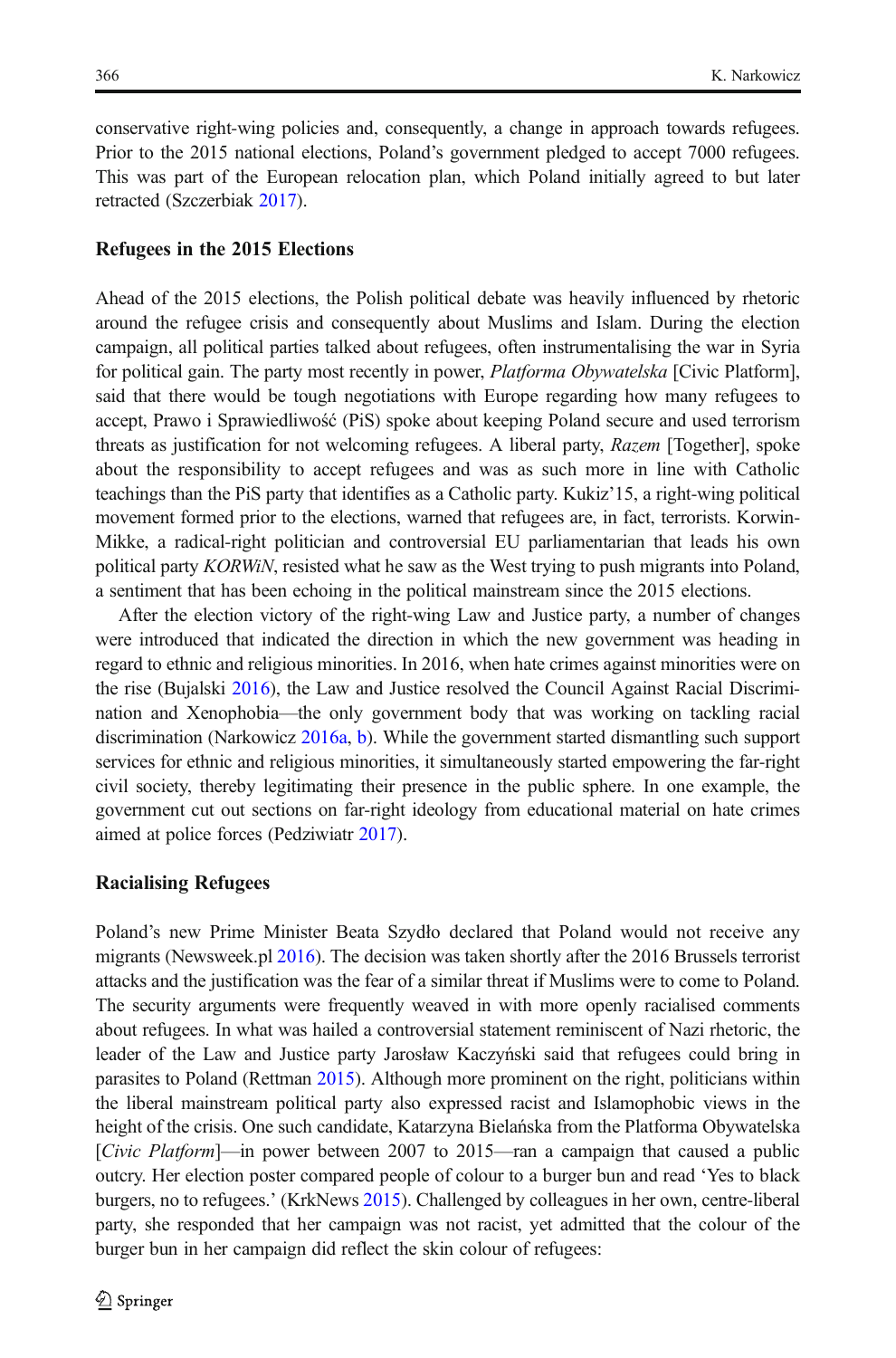The black colour of the burger bun is linked to the skin colour of refugees, which is darker than the skin colour of a Polish person (…) There is absolutely nothing racist about it, because I am not a racist myself. I am merely saying that we should first feed our own citizens, and only then welcome people from outside. (KrkNews [2015\)](#page-15-0)

Some key political actors went as far as to join in the anti-refugee demonstrations organised across Poland in 2015 and 2016. The politicians that joined demonstrations against refugees organised across Poland in 2015 included Janusz Korwin-Mikke, the European Parliament member who is also known for his sexist and xenophobic views, and a former right-wing politician Robert Winnicki (Więcej [2016](#page-16-0)).

#### Muslims Not Welcome Here

In official State rhetoric, Polish government officials targeted Muslims in particular, linking them to terrorism. The spokesperson of the current right-wing government, Elżbieta Witek, justified the near-refusal stance by equating refugees with a security threat: 'The number of refugees is currently so big that no one can control it and we have said repeatedly that we cannot let the enemy into our home' (Rp.pl [2017](#page-15-0)). Her discourse still maintained reference to her Christian faith, when she said that 'a good Christian is one who helps, not necessarily by accepting refugees' (Cienski [2017](#page-14-0)). To her, the main issue with letting refugees and migrants in to Poland was that most of them were Muslims and 'the numbers of Muslims and the crimes committed by illegal immigrants is growing, so our political agenda is to help people in the place of conflict' (Rp.pl [2017\)](#page-15-0). The Polish government showed more enthusiasm towards accepting the more desirable Christian refugees, however. An influential anti-Muslim organisation, the *Estera Foundation*, pledged to welcome around 2000 Syrian Christians (Pedziwiatr [2015](#page-15-0)). Following collaboration between the Polish state and the Estera Foundation, a couple of hundred Christians from Syria came to find refuge in Poland. While the plight of Christian refugees was emphasised, the Muslim refugees were banned.

The Muslim refugees, especially when proposed as part of a quote system by the EU, were seen by the political elites as a double imposition. The refugee was frequently constructed as an invader and threat to the Polish nation and when considered pushed in by the EU, the refugee also symbolised unwanted foreign interference. In a broader political shift towards nationalism, the populist Law and Justice party introduced several changes to the political system that polarised the nation (Korolczuk [2017\)](#page-15-0). As Korolczuk ([2017](#page-15-0), p. 98) argues, 'street protests became normalized as a mean of communication between the citizens and power holders'. This is reflected in the mushrooming of civil society initiatives post-2015 elections.

#### Civil Society Response

The thesis about weak civil society in post-Communist states (Howard [2002\)](#page-14-0) has been nuanced in recent years by scholars who call for a rethinking of the ways in which postsocialist civil societies have been conceptualised in predominantly Western scholarship (Jacobsson and Korolczuk [2017\)](#page-14-0). Indeed, it is outside of formal institutions that much of the mobilisation for and against refugees has taken place. The cartography of initiatives that has sprung up from the grassroots since 2015 and the number of demonstrations both against and for the government, and against and for refugees, evidence a high level of activism taking place in Poland, on both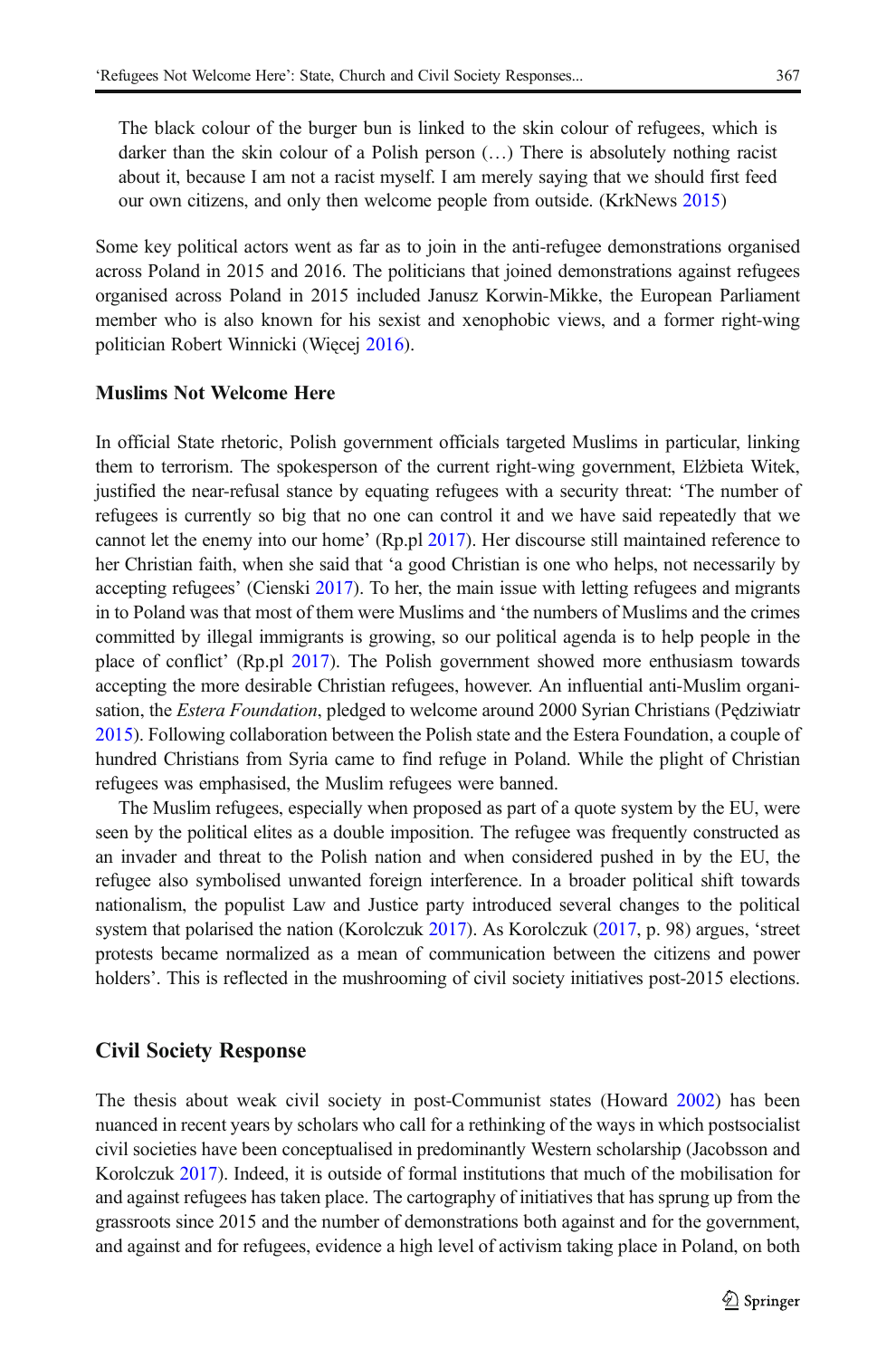sides of the debate. These street protests, while formulated in response to the refugee crisis, have to be understood as part of a wider phenomenon of growing political divisions in the Polish society, particularly since 2015, that result in mass mobilisation from across the political spectrum (Korolczuk [2017](#page-15-0)).

#### Anti-refugee Mobilisation

The election of the conservative Law and Justice party gave legitimacy to right-wing nationalists and strengthened them in their activism that includes frequent attacks on minorities. Behind these incidents are groups and individuals often associated with far-right nationalist groups including the ONR [National-Radical Camp], Ruch Narodowy [National Movement] and more politically mainstream anti-Muslim groups such as SIOE [Stop Islamisation of Europe] and Polska Liga Obrony [*Polish Defence League*] to more liberal groups such as the secularist Europa Przyszłości [*Europe of the Future*] that have been central in legitimising Islamophobia outside of right-wing circles.

In the aftermath of the refugee crisis, several anti-refugee demonstrations were organised across Poland. During these demonstrations, minority groups including Muslims, Jews and Romans were targeted (Narkowicz [2016a,](#page-15-0) [b](#page-15-0)). The content of these demonstrations reveals that while Muslim refugees are the immediate target, anti-Semitic discourses are frequently drawn upon in these public events. During an anti-Muslim demonstration organised by the far-right National Radical Camp, one participant set fire to an effigy of an Orthodox Jew who was holding an EU flag. The organisers argued that the effigy was of George Soros who is 'responsible for the Islamisation of Poland' and—betraying an old anti-Semitic trope—said that Jews occupy the highest positions of power in post-Communist Poland (Rybak [2017](#page-15-0), p. 1). After another anti-refugee demonstration, a member of the far-right group ONR (National Radical Camp) was investigated for hate speech when she warned about white Europe becoming extinct and spoke about Muslims as rapists and Jews as imperialists who dominate Europe. She never got sentenced and the case was dropped, signalling a lack of priority by the officials to combat growing racism in the country (Harłukowicz [2017\)](#page-14-0). During one antirefugee demonstration in Warsaw, racist slogans were shouted that included 'Poland for Poles', 'Islam—death of white Europe' and 'The whole of Poland shouts with us, kill Islam with machetes' (Nigdy Więcej [2016\)](#page-16-0). During a football match in Gdańsk, football fans held anti-Muslim banners during a game, causing their club to face penalties (Więcej [2016\)](#page-16-0). In the midst of online discussions around refugees coming to Poland, some commenters referred to Auschwitz—the concentration camp located in Poland—as an 'ideal hotel' for refugees and called for the gas chambers to be re-opened (Wieliński [2015\)](#page-16-0). These events symbolise issues that are at the core of the Polish anti-refugee politics that unveil a continuation of old racial exclusions. While Islamophobia has been analysed as a 'new anti-Semitism', anti-Semitism in Poland has returned almost as a 'zombie rising from the grave' (Kalmar [2017](#page-14-0), p. 1).

#### Pro-refugee Mobilisation

The main resistance to growing racist attitudes and violence in Poland also occurs at the grassroots level where a visible response from within the Polish civil society to the recent shift to the right has been observed. This mobilisation is partly a consequence of a wider political climate in which citizens have felt that institutions are failing them and have, as result, taken to the streets in protest to a range of government policies as part of 'resistance against an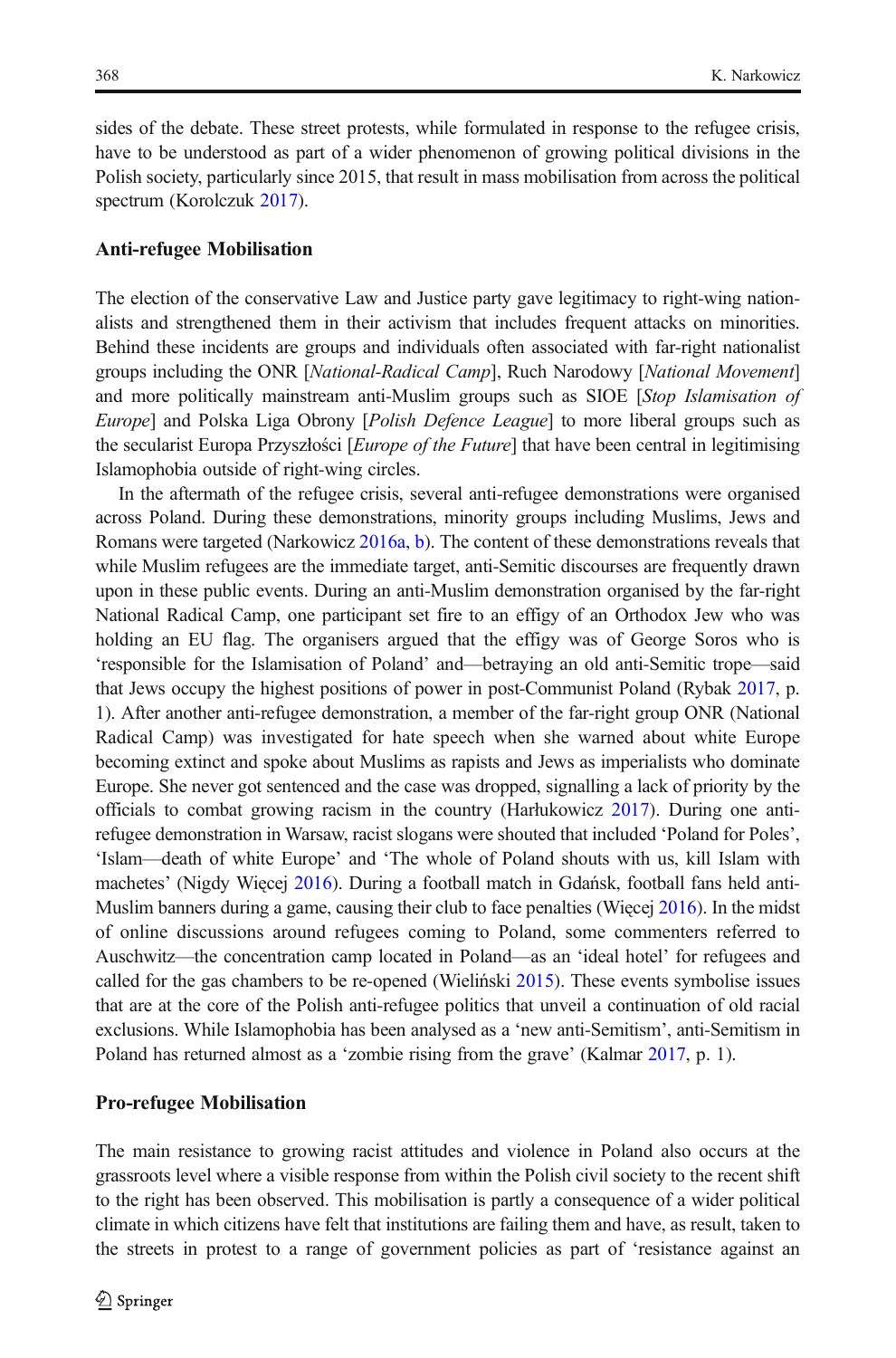oppressive state' (Korolczuk [2016](#page-15-0), pp. 91). Lacking support within the political mainstream, the resistance has increasingly formed broad alliances across the Polish civil society. Prorefugee, anti-racist, feminist, left-wing and LGBTQ groups have joined together in various initiatives in recent years in what has become a resistance to what is perceived as a climate of hate towards not only ethnic and religious minorities, but to all forms of Otherness.

The Muslim community in Poland has been active too—despite lacking in capital to mount adequate response. The recently constructed, and much resisted, mosque in Warsaw has since its opening hosted several Open Days and various events, inviting non-Muslims to come and see the mosque and learn about Islam and its followers (Narkowicz and Pędziwiatr [2016\)](#page-15-0). A powerful, if small, group of Muslim women based in Warsaw have since the mosque controversy been at the forefront of the resistance struggle against Islamophobia. The group, calling themselves *Alejkumki*, organise both within and without. Within the small friends' group, they meet and share ideas, experiences and teachings in a safe environment. Outside, they have gone out on to the Polish streets in the height of the anti-mosque protests, handing out roses in an act promoting love and peace, calling the initiative *Róże Miłości* [Love Roses]. Some Polish Muslims have participated in various media debates, becoming spokespeople for the diverse community of Poland who do not often get their voices heard. Several members of the Muslim community in Poland have been collaborating with the broader resistance in efforts to monitor, challenge and change the narrative on Islam in Poland. But they are too few to challenge what has become a dominant narrative about refugees in the country, caricatured in the monstrous figure of a terrorist (see Puar and Rai [2002\)](#page-15-0)—a highly racialised representation of the Muslim that echoes earlier portrayals of Others as threats to the Polish nation.

While significant and alarming in their own right, these mobilisations, for and against refugees, also serve as subtext for a larger political shift in Poland, one that seeks to exclude 'invaders'. Within these nationalistic narratives, Muslims are not the only group targeted. The presence of anti-Semitism, particularly noticed among the far-right civil society, betrays a past of racial exclusion that is not entirely reckoned with and, as such, has been readily mobilised.

## Conclusion

This paper mapped the aftermath of the 2015 refugee crisis in Poland, focussing on the responses of the Catholic Church, the State as well as Polish civil society. The refugee crisis has intensified divisions in an already fractured political landscape, one in which the rightwing populist government ignored instructions from both the EU and the Vatican. Since the election in 2015, the official government position has become increasingly hostile towards immigrants—particularly expressed through the closing of borders to Muslim refugees. Rightwing media closely aligned with the current government has frequently run with cover stories portraying Muslims as invaders, rapists and murderers.

The crisis has also unveiled the conflicted position of the Catholic Church, sandwiched between the authority of the Holy See and the right-wing Polish government. As depicted in the quotes opening this paper, the Polish Catholic Church has found itself somewhere between the contrasting stances of a pro-refugee Pope and a 'fascist' priest. When its supporters, and preachers, engaged in racist discourse that actively went against the teachings of the faith and instructions of the Pope, the Church found itself in a difficult position. Whilst the words of the Pope were embraced by the official Church authority, they were either received with tempered enthusiasm, ignored or, in some cases, completely rejected by sections of the Catholic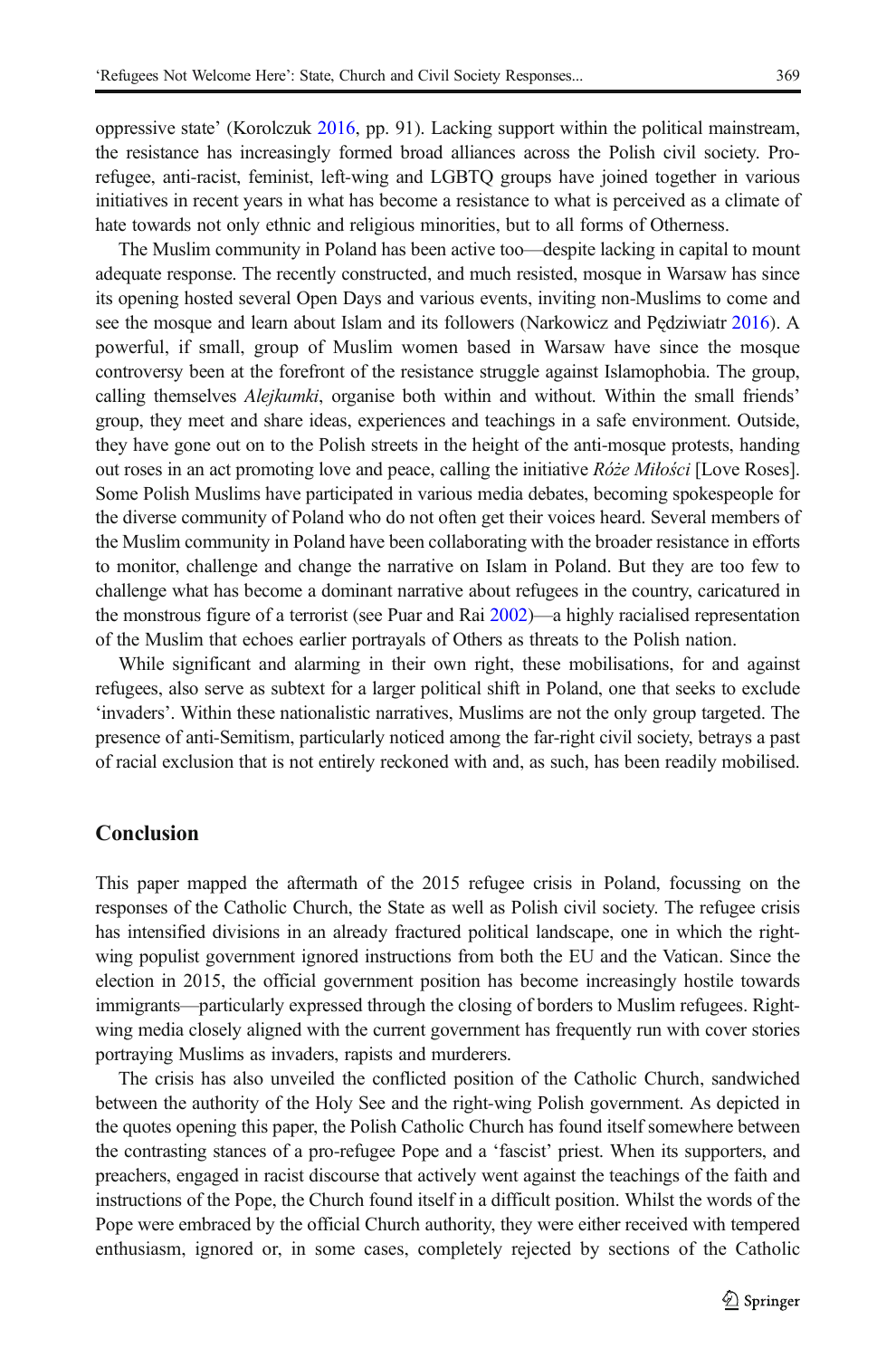<span id="page-13-0"></span>community. Despite the fact that the Vatican guides the Church morally and provides its ultimate authority, on the ground, the Polish Catholic Church is supported by a reactionary nationalist movement and given significant power to influence the government on key issues that are at the core of its agenda, such as abortion. Consequently, when the encouraging words towards refugees of Pope Francis clashed with those of the government, it became obvious that in the current reality, Pope Francis is an authority on paper with little influence on the ground. Consequently, the official stance of the Polish Church, despite embracing pro-refugee messages, did not translate into action.

The figure of the Muslim as the ultimate Other has mobilised two diverging trends in the civil society. The 2015 elections empowered the extreme fringe groups on the right. This was seen through the several anti-refugee and anti-Muslim demonstrations held across Poland, attracting large crowds of Poles whose attitudes have grown increasingly hostile to refugees in general and Muslims in particular. As the government and the Church have facilitated spaces for the strengthening and legitimisation of the far-right movement, this has provoked a strong response from other elements within civil society to resist this shift resulting in increased levels of solidarity politics across difference. The more the Polish borders shrank to ensure no Others slip through, the more civil society activism mushroomed across Poland unveiling divisions within and between key public institutions that ran deeper than disagreement over whether to welcome refugees.

The refugee crisis and the domestic escalation of racist attitudes in its response have played into the current nationalist political climate of Poland, one that is hostile to any imposition from abroad. In this wider context, civil society became increasingly divided between those who felt empowered by the conservative Catholic agenda and those who felt that the government undermined the country's democratic values. Within this, the figure of the refugee became a symbol of the wider conflict in which the refugee crisis functioned as subtext. As the anti-refugee discourses has revealed, it is not only Muslims, but also Jews, that are targeted in what seems to be a revival of anti-Semitism. An understanding of the recent escalation in antirefugee attitudes in the country needs to be analysed as a continuation, rather than an entirely new phenomenon, one that is being furthered as part of a nationalist project.

Open Access This article is distributed under the terms of the Creative Commons Attribution 4.0 International License (http://creativecommons.org/licenses/by/4.0/), which permits unrestricted use, distribution, and reproduction in any medium, provided you give appropriate credit to the original author(s) and the source, provide a link to the Creative Commons license, and indicate if changes were made.

## References

Allen, J. L.. (2016). Day one for Pope Francis in Poland augurs hidden drama. Crux Retrieved from https://cruxnow.com/analysis/2016/07/26/day-one-pope-francis-poland-augurs-hidden-drama/

Antonowicz-Bauer, L. (1984). The Tatars in Poland. Journal Institute of Muslim Minority Affairs, 5(2), 345–359.

- Bhattacharyya, G. (2008). Dangerous brown men: exploiting sex, violence and feminism in the 'war on terror'. London: Zed Books Ltd..
- Bilewicz, M., & Krzeminski, I. (2010). Anti-semitism in Poland and Ukraine: the belief in Jewish control as a mechanism of scapegoating. IJCV, 4(2), 234–243.
- Bilewicz, M., Winiewski, M., Kofta, M., & Wójcik, A. (2013). Harmful ideas, the structure and consequences of anti-Semitic beliefs in Poland. Pol Psychol, 34(6), 1–18.
- Bovens, L., & Bartsch, A. (2015). Why the refugee quota system is unfair on poorer eastern and southern EU states. LSE Blogs. Retrieved from http://blogs.lse.ac.uk/europpblog/2015/10/01/why-the-refugee-quotasystem-is-unfair-on-poorer-eastern-and-southern-eu-states/
- Buckley, N., & Foy, H.. (2016). Poland's new government finds a model in Orban's Hungary. Financial Times, Retrieved from https://www.ft.com/content/0a3c7d44-b48e-11e5-8358-9a82b43f6b2f?mhq5j=e1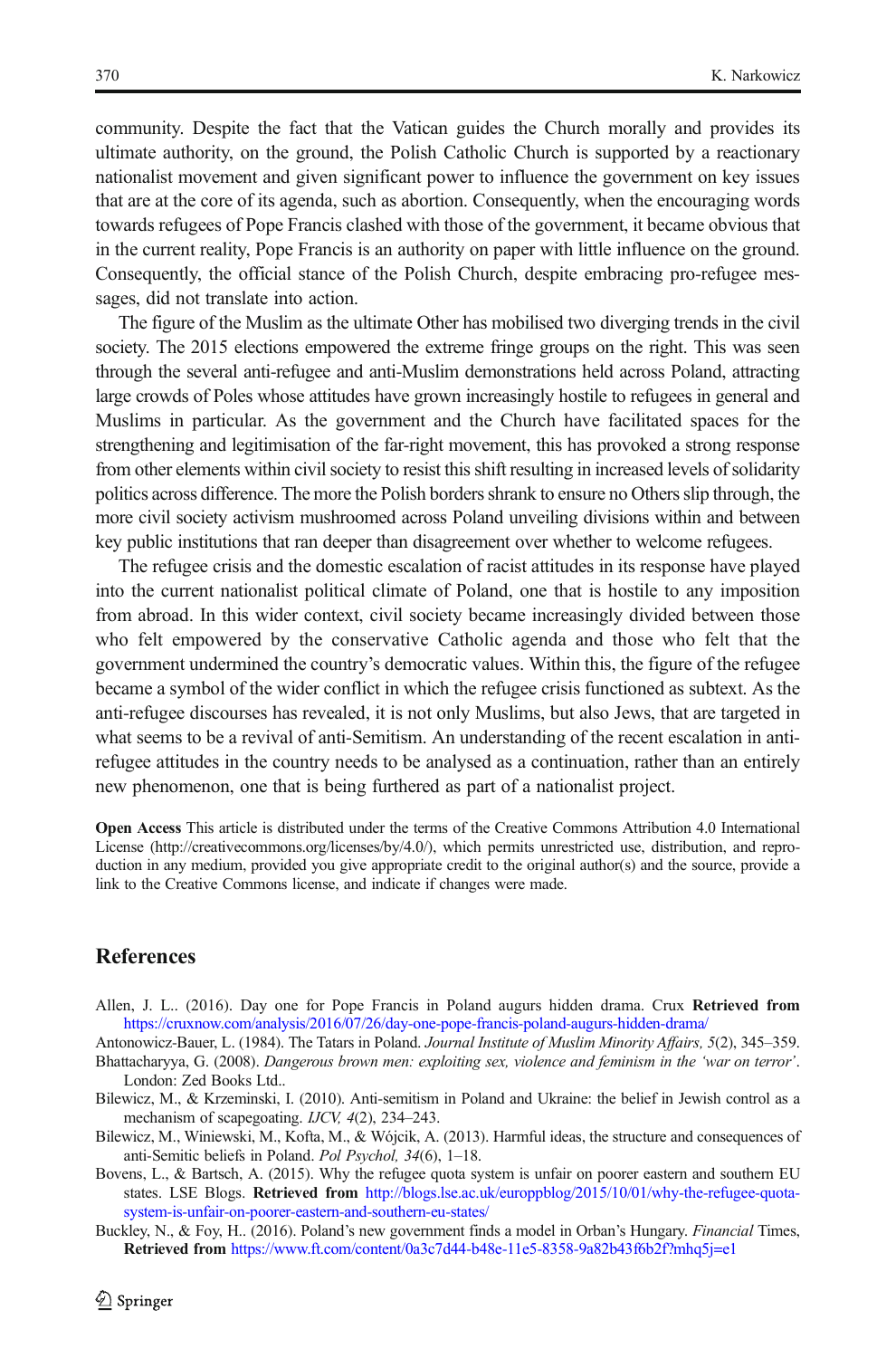- <span id="page-14-0"></span>Bujalski, S.. (2016). Polska walczy z obcymi. Rośnie liczba ataków rasistowskich i ksenofobicznych. Gazeta Wyborcza, 16 September 2016. Retrieved from http://wyborcza.pl/1,75398,20699634,polska-walczy-zobcymi-rosnie-liczba-atakow-rasistowskich-i.html
- CBOS. (2011). Dwadzieścia Lat Radia Maryja. Centrum Badania Opinii Społecznej. BS/168/2011. Warszawa.
- CBOS. (2013). Stosunek Polaków do Innych Narodów. Centrum Badania Opinii Społecznej. BS/12/2013. Warszawa.
- CBOS (2014). Pontyfikat Papieża Franciszka w opiniach Polaków. Warszawa: Centrum Badania Opinii Społecznej
- CBOS. (2015). Postrzeganie Żydów i Stosunków Polsko-Żydowskich. Centrum Badania Opinii Społecznej. (112). Warszawa.
- CBOS. (2016). Stosunek Polaków do przyjmowania uchodźców. (12). Centrum Badania Opinii Społecznej, Warszawa.
- Chazbijewicz, S., Bohdanowicz, L., & Tyszkiewicz, J. (1997). Tatarzy Muzułmanie w Polsce. Gdańsk: Niezależne Wydawnictwo.
- Chełstowska, A. (2008). Aborcja I Ruch pro-choice W Polsce. Antropologiczne Badania W Latach 2006–2008. Warszawa: Uniwersytet Warszawski.
- Chołodowski, M.. (2016). ONR przytulony do Kościoła. Gazety Wyborcza. Retrieved from http://wyborcza.pl/1 ,75398,21093057,onr-przytulony-do-kosciola.html
- Cienski, J. (2017). Why Poland doesn't want refugees. Politico. Retrieved from http://www.politico. eu/article/politics-nationalism-and-religion-explain-why-poland-doesnt-want-refugees/
- Davies, N. (1981). God's playground. A history of Poland, Vol. 1: the origins to 1795, Vol. 2: 1795 to the present. Oxford: Oxford University Press.
- Dziekan, M. M. (2011). History and culture of Polish Tatars. In Górak-Sosnowska (Ed.), Muslims in Poland and Eastern Europe. Warsaw: Faculty of Oriental Studies University of Warsaw.
- Dziennik.pl (2016). Kuria odcina się od ONR. Swoją dezaprobatę wyraża także Episkopat. Dziennik.pl. Retrieved from http://wiadomosci.dziennik.pl/wydarzenia/artykuly/518489,kuria-przeprasza-za-onr-wkatedrze-kosciol-bialostocki-jest-apartyjny-i-jest-mu-obcy-nacjonalizm.html
- Eurostat. (2016). Five main citizenships of (non-EU) asylum applicants 2016, *Eurostat*. Retrieved from http://ec.europa.eu/eurostat/statistics-explained/index.php/File:Five\_main\_citizenships\_of\_(non-EU)\_ asylum\_applicants,\_2016\_(number\_of\_first\_time\_applicants,\_rounded\_figures)\_YB17.png
- Fakt.pl. (2009). Przepraszają za rasizm Rydzyka. [online] Available at: http://www.fakt. pl/wydarzenia/swiat/przepraszaja-za-rasizm-rydzyka/52s9pkl [Accessed 18 May 2018].
- Fuszara, M. (1993). Abortion and the formation of the public sphere in Poland. In N. Funk & M. Mueller (Eds.), Gender politics and postcommunism: reflections from Eastern Europe and former Soviet Union. London: Routledge.
- Gajek, M.. (2015). Ks. Andrzej Luter o księdzu-narodowcu: To pseudochrześcijaństwo. Newsweek. Retrieved from http://www.newsweek.pl/polska/ksiadz-jacek-miedlar-narodowiec-z-wroclawia-onr-,artykuly,371967,1. html
- Gąsior, M.. (2012). Bronił Nergala, dostał zakaz nauczania religii. Biskup ucisza naszego księdza blogera. NaTemat.pl. Retrieved from http://natemat.pl/6835,bronil-nergala-dostal-zakaz-nauczania-religii-biskupucisza-naszego-ksiedza-blogera
- Górak-Sosnowska, K. (2006). Wizerunek islamu w Polsce na przykładzie podręczników szkolnych. In K. Górak-Sosnowska, K. Pędziwiatr, & P. Kubicki (Eds.), Islam i obywatelskość w Europie. Elipa: Warszawa.
- Graff, A. (2003). Lost between the waves? The paradoxes of feminist chronology and activism in contemporary Poland. Journal of International Women's Studies, 4(2), 100–116.
- GUS. (1931). Drugi Powszechny Spis Ludności z Dn. 9.Xii 1931 R. Warszawa: Biblioteka Głównego Urzędu Statystycznego.
- GUS. (2014). Wyznania religijne. Stowarzyszenia narodowościowe i etniczne w Polsce 2009–2011. Warszawa: Główny Urząd Statystyczny.
- Hall, S. (1997). Representation: cultural representations and signifying practices. London: Sage.
- Harłukowicz, J.. (2017). Justyna Helcyk z ONR jest nietykalna? Prokuratura umorzyła śledztwo. Wyborcza Wrocław. Retrieved from http://wroclaw.wyborcza.pl/wroclaw/7,35771,21777064,brunatna-szefowanietykalna.html
- Howard, M. M. (2002). The weakness of postcommunist civil society. J Democr, 13(1), 157-169.
- Jacobsson, K., & Korolczuk, E. (2017). Civil society revisited. Lessons from Poland. New York: Berghahn Books.
- Kalmar, I.. (2017). Is antisemitism the new islamophobia? The Wellington review. Retrieved from https://wellingtonreview.wordpress.com/2017/09/09/is-antisemitism-the-new-islamophobia/
- Kalmar, I., & Ramadan, T. (2016). Antisemitism and islamophobia. In Y. Meri (Ed.), Handbook of Muslim-Jewish relations. New York and London: Routledge.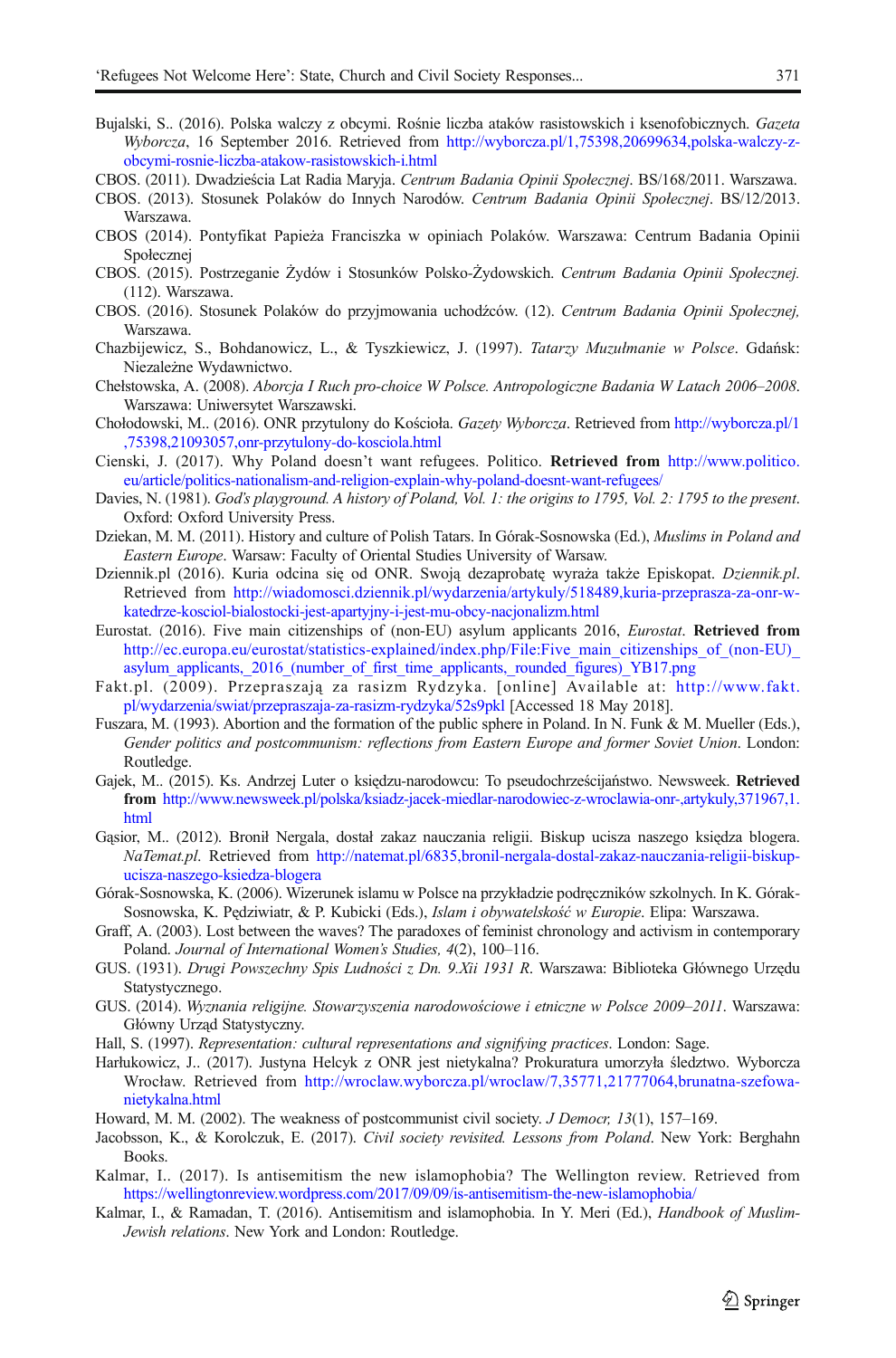- <span id="page-15-0"></span>Korolczuk, Elżbieta. 2016. Explaining mass protests against abortion ban in Poland: the power of connective action, Zoon Politikon Journal, 2016(7), 91–113
- Korolczuk, E.. (2017) Explaining mass protests against abortion ban in Poland: the power of connective action. Zoon Politikon.
- Kotras, M., (2016). Dyskurs o imigrantach. Strategie argumentacyjne w polskich tygodnikach opinii. Folia Sociologica, (59), 59–80. https://doi.org/10.18778/0208-600X.59.04
- Kozłowska, D.. (2012). In Dubio Pro Reo. Znak, 686-697. Retrieved from http://www.miesiecznik.znak.com. pl/5365/in-dubio-pro-reo.
- KrkNews. (2015). Uchodźcy czy… burgery? KrKNews.pl. Retrieved from http://krknews.pl/uchodzcy-czyburgery-kandydatka-po-zaskakuje/
- Krzemiński, I. (2017). Radio Maryja and Fr. Rydzyk as a creator of the national-Catholic ideology. In: Religion, politics, and values in Poland (pp. 85–112). Palgrave Macmillan US.
- Makowski, J.. (2016). Ks. Jacek Międlar: Dumny antysemita w koloratce. A Kościół milczy. Newsweek. Retrieved from http://www.newsweek.pl/opinie/ks-jacek-miedlar-wpisy-twitter-joanna-scheuring-wielgus- ,artykuly,395406,1.html
- McLean, D. C.. (2015). The priest who is the new face of Polish nationalism. The Catholic world report. Retrieved from http://www.catholicworldreport.com/Blog/4432/The priest who is the new face of Polish\_nationalism.aspx
- Międlar, J.. (2015). Marsz Niepodległości 2015 przemówienie ks. Jacek Międlar. YouTube. Retrieved from https://www.youtube.com/watch?v=9MdZKOZwg9I&ab\_channel=JohnMay
- Narkowicz, K. (2014). The rise of Polish Islamophobia. *Baltic Worlds, VII, 12*(2–3), -13.
- Narkowicz, K. (2016a) Re-emerging racisms: understanding hate in Poland. Discover Society, (33), Retrieved from http://discoversociety.org/2016/06/01/re-emerging-racisms-understanding-hate-in-poland/
- Narkowicz, K.. (2016b). Czarny protest: how Polish women took to the streets. OpenDemocracy. Retrieved from https://www.opendemocracy.net/can-europe-make-it/kasia-narkowicz/czarny-protest-how-polishwomen-took-to-streets
- Narkowicz, K., & Pędziwiatr, K. (2016). From unproblematic to contentious: mosques in Poland. *J Ethn Migr* Stud, 43(3), 441–457.
- Narkowicz, K & Pędziwiatr, K. (2017) Why are Polish people so wrong about Muslims in their country?. OpenDemocracy Retrieved from https://www.opendemocracy.net/can-europe-make-it/kasia-narkowiczkonrad-pedziwiatr/why-are-polish-people-so-wrong-about-muslims-in
- Newsweek.pl (2016) Polska nie przyjmie imigrantów. Szydło: Nie widzę takiej możliwości. Newsweek Polska. Retrieved from http://www.newsweek.pl/polska/polska-nie-przyjmie-imigrantow-beata-szydlo-wwywiadzie-dla-superstacji,artykuly,382568,1.html
- Pch24.pl. (2015). Paweł Lisicki: papież myli się w sprawie imigrantów. Polonia Christiana. Retrieved from http://www.pch24.pl/pawel-lisicki–papiez-myli-sie-w-sprawie-imigrantow,38026,i.html#ixzz4uG2VQnJ7.
- Pędziwiatr, K. (2010). Muslims in the Polish media—the new folk devil? Arches Quarterly, 4(7), 89–95.
- Pedziwiatr, K.. (2015). Kryzys uchodźczy i polskie lęki przed muzułmanami. Gazeta Wyborcza.
- Pędziwiatr, K.. (2017). Islamophobia in Poland: National Report 2016. In: Enes Bayralki & Farid Hafez, European Islamophobia report 2016, SETA. 411–443. Istanbul 2017.
- Pędziwiatr, K.. (2018). The Catholic church in Poland on Muslims and Islam in the context of the migration crisis and ISIS terrorist attacks. Patterns of Prejudice (Special Issue, forthcoming).
- Polin Museum. (2016). Main exhibition. Warsaw: Muzeum Polskich Żydów [Muzeum of Polish Jews].
- Puar, J. K., & Rai, A. (2002). Monster, terrorist , fag : the war on terrorism and the production of docile patriots. Social Text, 20(3), 117–148.
- Rettman, A.. (2015). Poland: election talk on migrant 'protozoas' gets ugly. EU Observer. Retrieved from https://euobserver.com/political/130672
- Romanowski, A.. (2012). Kościół, lewica, wojna. Znak (681). Retrieved from http://www.miesiecznik.znak. com.pl/6812011andrzej-romanowskikosciol-lewica-wojna/
- Rp.pl (2017) Elżbieta Witek: Uchodźcy? Rząd nie zmieni zdania. Rzeczpospolita. Retrieved from http://www. rp.pl/Rzad-PiS/170518902-Elzbieta-Witek-Uchodzcy-Rzad-nie-zmieni-zdania.html#ap-1
- Rybak, M.. (2017). Jest wyrok za spalenia kukły Żyda na wrocławskim rynku. Przed sądem manifestacja narodowców. Newsweek.pl. Retrieved from http://www.newsweek.pl/polska/spoleczenstwo/dzis-wyrok-wsprawie-spalenia-kukly-zyda-przed-sadem-rozpoczela-sie-manifestacja,artykuly,408252,1.html

Said, E. W. (1985). Orientalism reconsidered. Race & Class, 27(2), 1–15.

- Sakowicz, E. (2011). Dialogue between the Catholic Church and Islam in Poland. In K. Górak-Sosnowska (Ed.), Muslims in Poland and Eastern Europe. Widening the European discourse on Islam. Warszawa: University of Warsaw.
- Sroka, M.. (2010). Emigracja Zydow polskich w latach 1918–1939. Państwo i Społeczeństwo. Rok X: nr.2. Kraków.